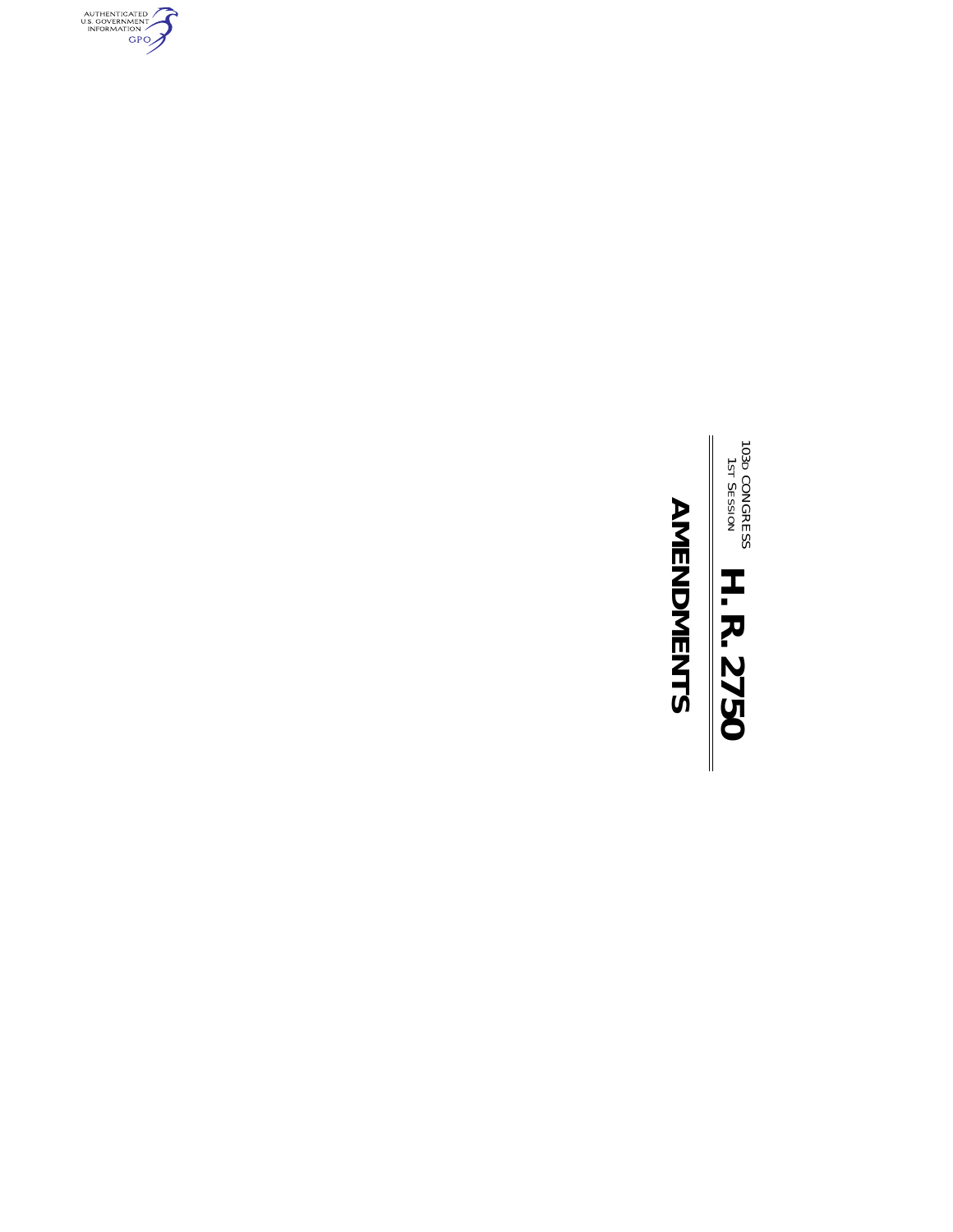## *In the Senate of the United States,*

*October 6 (legislative day, September 27), 1993.*

*Resolved,* That the bill from the House of Representatives (H.R. 2750) entitled ''An Act making appropriations for the Department of Transportation and related agencies for the fiscal year ending September 30, 1994, and for other purposes'', do pass with the following

## **AMENDMENTS:**

| $\mathbf{1}$ | $(1)$ Page 2, after line 2, insert:                   |
|--------------|-------------------------------------------------------|
| 2            | IMMEDIATE OFFICE OF THE SECRETARY                     |
| 3            | For necessary expenses of the Immediate Office of the |
| 4            | <i>Secretary, \$1,173,000.</i>                        |
| 5            | <b>(2)</b> Page 2, after line 2, insert:              |
| 6            | IMMEDIATE OFFICE OF THE DEPUTY SECRETARY              |
| 7            | For necessary expenses of the Immediate Office of the |
| 8            | Deputy Secretary, \$481,000.                          |
| 9            | <b>(3)</b> Page 2, after line 2, insert:              |
| 10           | OFFICE OF THE GENERAL COUNSEL                         |
| 11           | For necessary expenses of the Office of the General   |
|              | 12 <i>Counsel, \$7,667,000.</i>                       |
| 13           | <b>(4)</b> Page 2, after line 2, insert:              |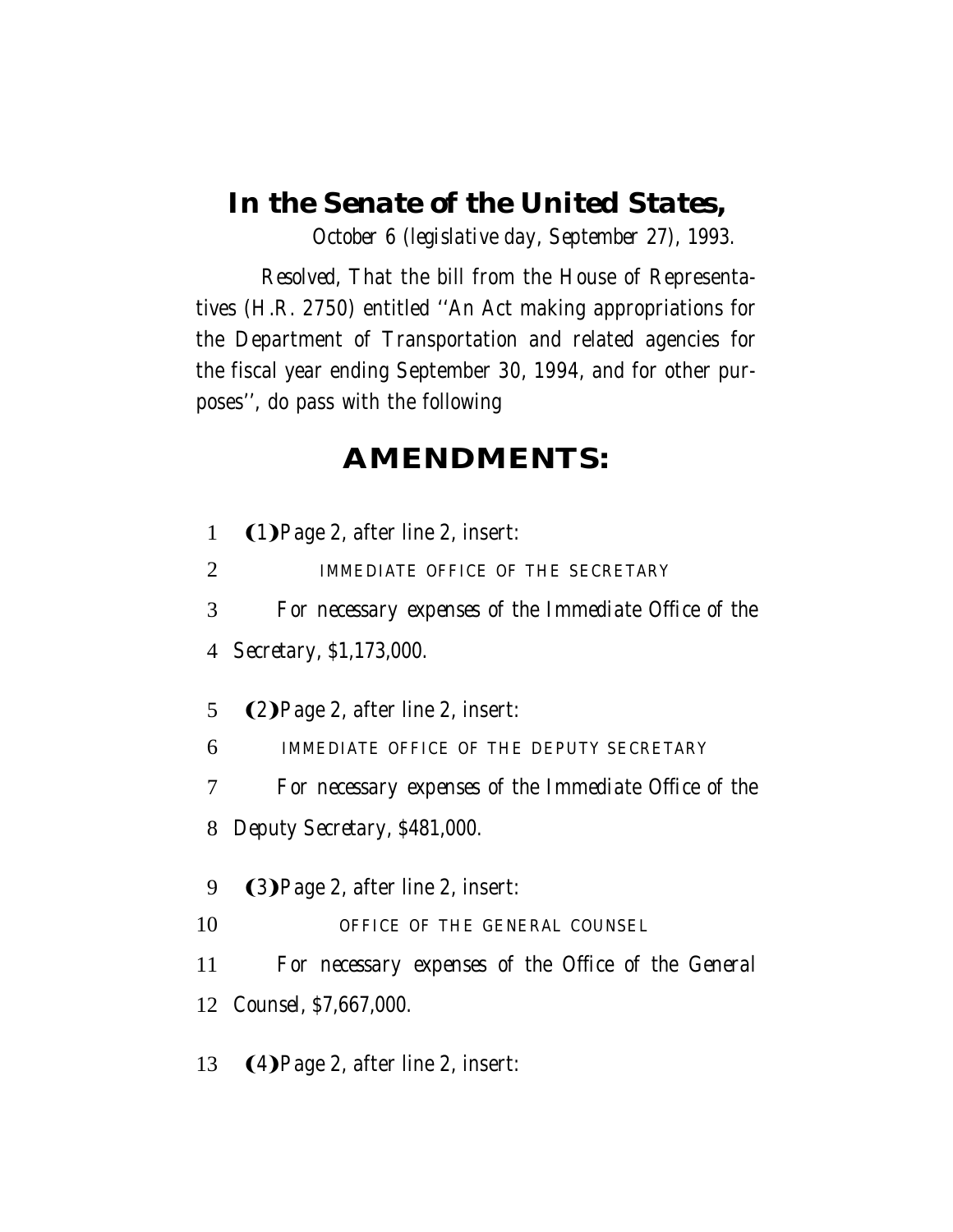*For the necessary legal expenses of the 5 former em- ployees of the White House Travel Office who were placed on paid administrative leave during calendar year 1993, \$150,000 to be made available to the Office of the General Counsel: Provided, That such funds shall be deposited in a Fund established by the General Counsel: Provided fur- ther, That the General Counsel shall disburse a portion of such funds to any such employee—*

 *(1) after submission of a valid claim for reim- bursement of necessary legal expenses incurred as a result of an investigation conducted by the Federal Bureau of Investigation of the operations of the White House Travel Office during calendar year 1993; and (2) upon notification or finding by the Depart- ment of Justice that such employee is not a subject of such investigation.*

17 (5) Page 2, after line 2, insert:

- *OFFICE OF THE ASSISTANT SECRETARY FOR*
- *TRANSPORTATION POLICY*

*For necessary expenses of the Office of the Assistant*

- *Secretary for Transportation Policy, \$2,410,000.*
- 22  $\bigcirc$  (6) Page 2, after line 2, insert: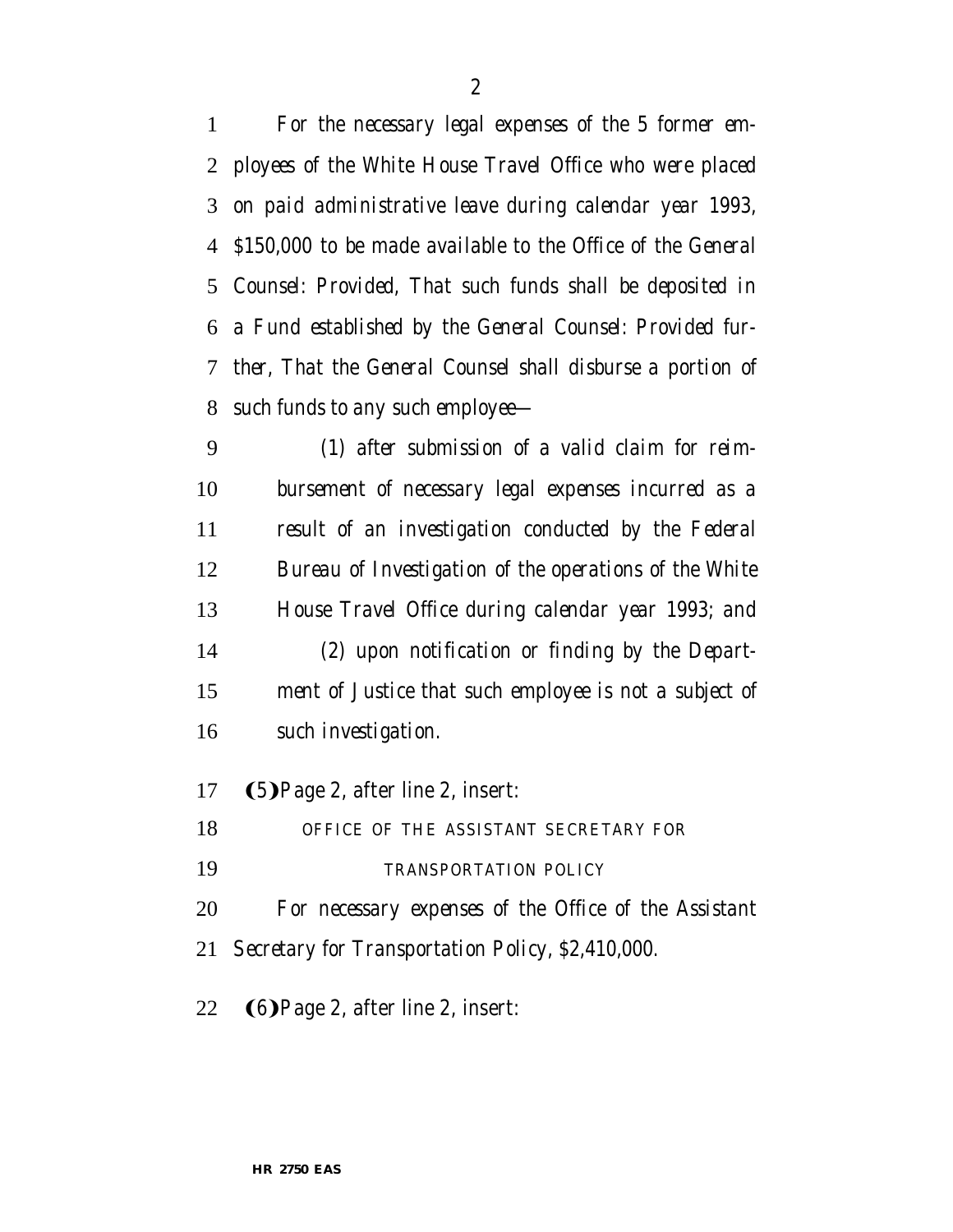*OFFICE OF THE ASSISTANT SECRETARY FOR AVIATION AND INTERNATIONAL AFFAIRS For necessary expenses of the Office of the Assistant Secretary for Aviation and International Affairs, \$8,000,000.*

6 (7) Page 2, after line 2, insert: *OFFICE OF THE ASSISTANT SECRETARY FOR BUDGET AND PROGRAMS For necessary expenses of the Office of the Assistant Secretary for Budget and Programs, \$2,826,000, including not to exceed \$60,000 for allocation within the Department for official reception and representation expenses as the Sec-retary may determine.*

14 (8) Page 2, after line 2, insert: *OFFICE OF THE ASSISTANT SECRETARY FOR GOVERNMENTAL AFFAIRS For necessary expenses of the Office of the Assistant Secretary for Governmental Affairs, \$2,225,000.* 19 (9) Page 2, after line 2, insert: *OFFICE OF THE ASSISTANT SECRETARY FOR ADMINISTRATION For necessary expenses of the Office of the Assistant Secretary for Administration, \$33,794,000, of which*

*\$6,417,000 shall remain available until expended.*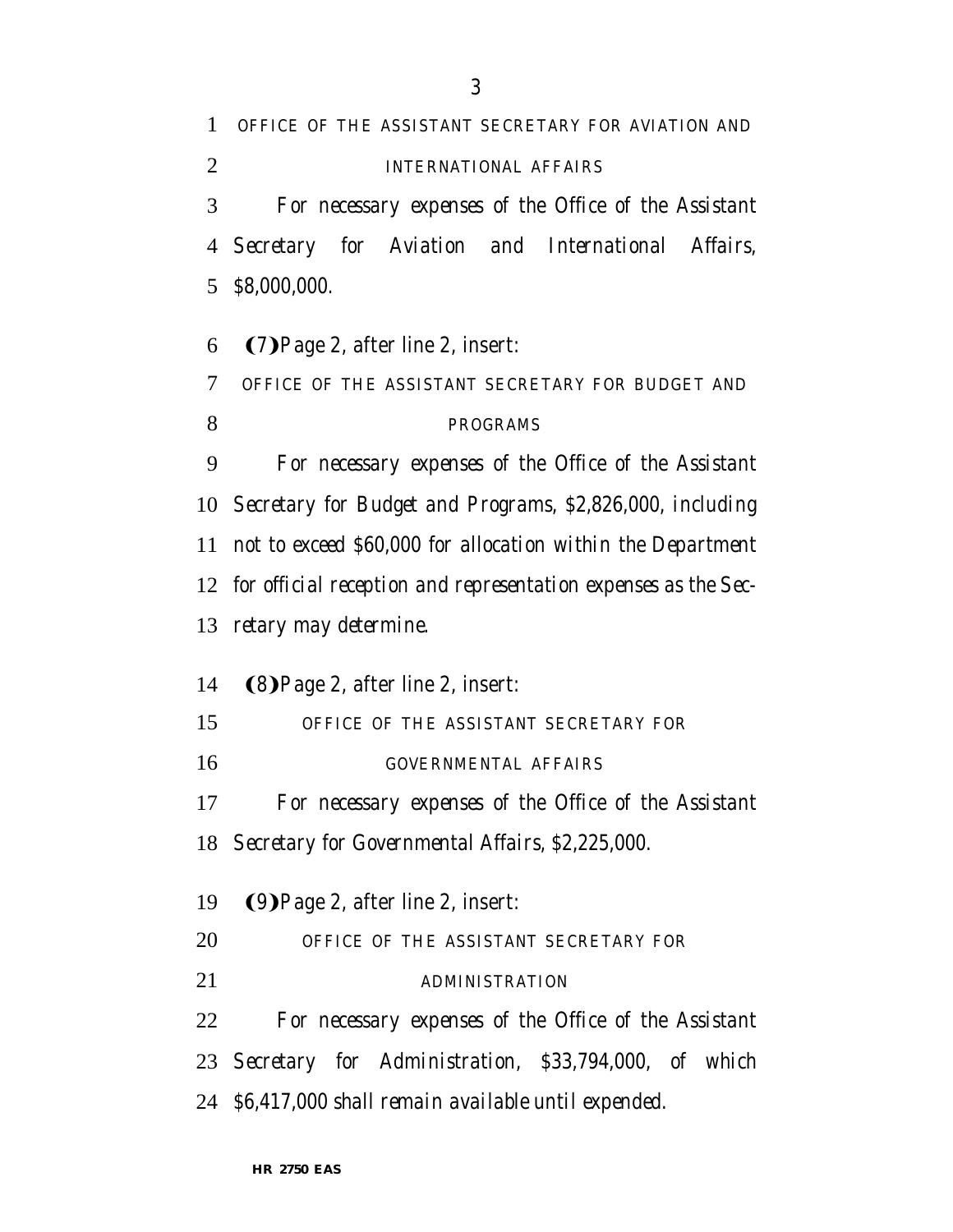1 (10) Page 2, after line 2, insert: *OFFICE OF PUBLIC AFFAIRS For necessary expenses of the Office of Public Affairs, \$1,388,000.* 5 (11) Page 2, after line 2, insert: *EXECUTIVE SECRETARIAT For necessary expenses of the Executive Secretariat, \$901,000.* 9 (12) Page 2, after line 2, insert: *CONTRACT APPEALS BOARD For necessary expenses of the Contract Appeals Board, \$602,000.* 13 (13) Page 2, after line 2, insert: *OFFICE OF CIVIL RIGHTS For necessary expenses of the Office of Civil Rights, \$1,430,000.*  $(14)$ Page 2, after line 2, insert: *OFFICE OF SMALL AND DISADVANTAGED BUSINESS UTILIZATION For necessary expenses of the Office of Small and Dis- advantaged Business Utilization, \$934,000: Provided, That, notwithstanding any other provision of law, funds available for the purposes of the Minority Business Resource Center*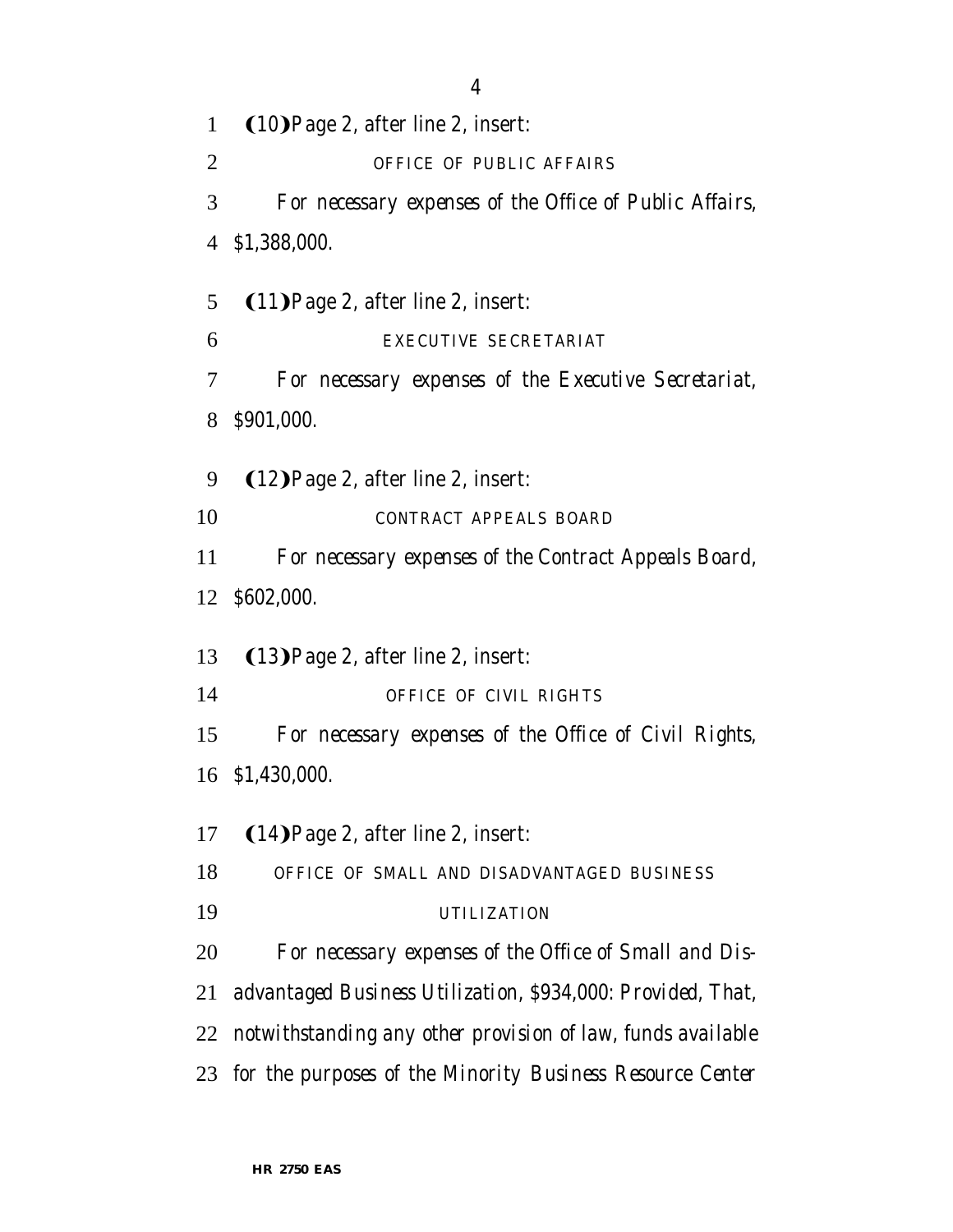*in this or any other Act may be used for business opportuni- ties related to any mode of transportation.*  $(15)$ Page 2, after line 2, insert: *OFFICE OF INTELLIGENCE AND SECURITY For necessary expenses of the Office of Intelligence and Security, \$1,214,000.*  $(16)$ Page 2, after line 2, insert: *TRANSPORTATION PLANNING, RESEARCH, AND DEVELOPMENT For necessary expenses for conducting transportation planning, research, and development activities, including the collection of national transportation statistics, to re- main available until expended, \$2,815,000.* 14 (17) Page 2, after line 2, insert: *OFFICE OF COMMERCIAL SPACE TRANSPORTATION OPERATIONS AND RESEARCH For necessary expenses for operations and research ac- tivities related to commercial space transportation, \$4,990,000, of which \$1,500,000 shall remain available until expended: Provided, That notwithstanding any other provision of law, there may be credited to this account up to \$200,000 received from user fees established for regu-*

*latory services.*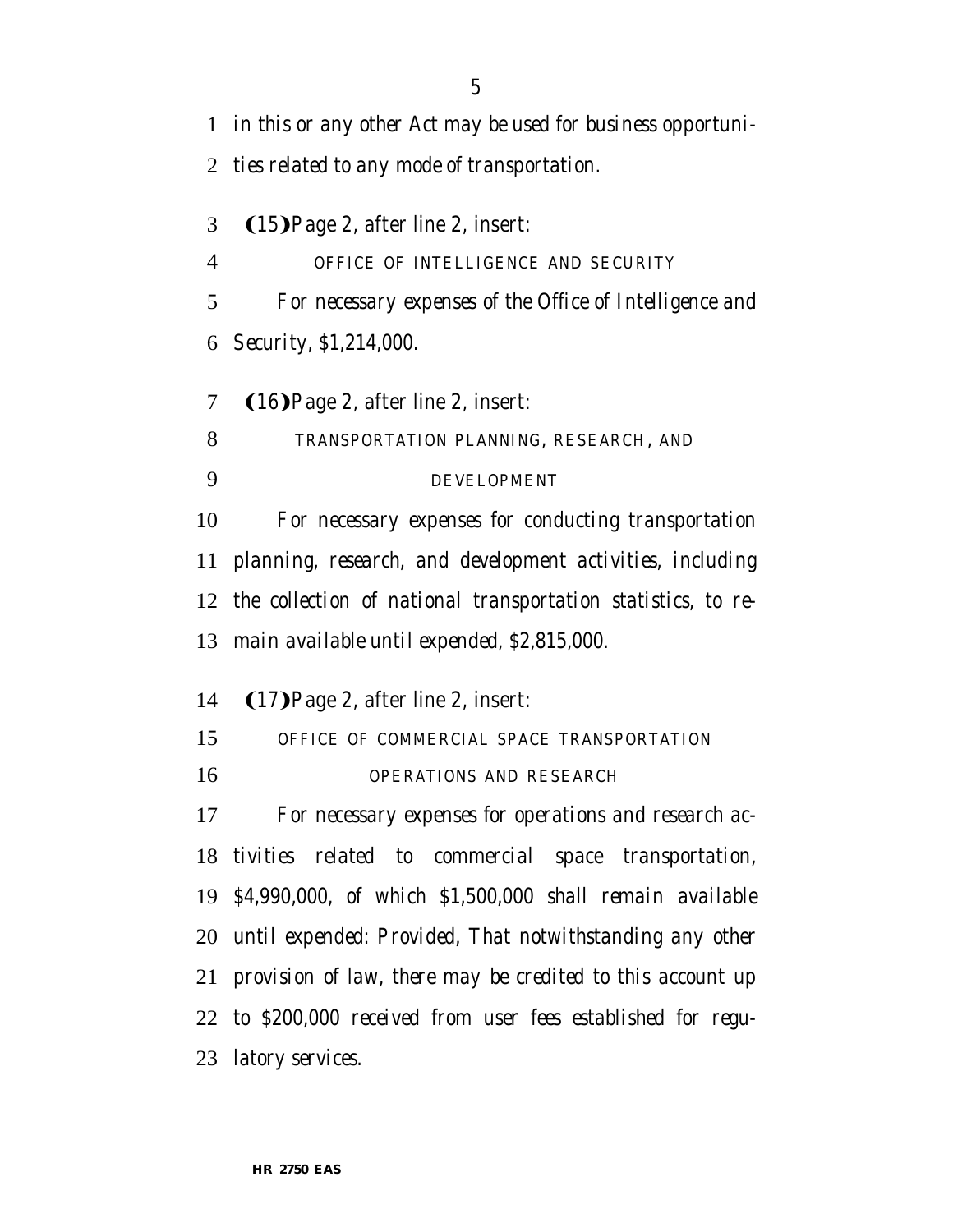1 (18) Page 2, line 6, strike out [\$92,220,000] and insert: *\$93,000,000*

3 (19) Page 2, line 19, strike out [\$15,540,000] and in-sert: *\$33,423,077*

**(20)**Page 2, line 23, after "programs" insert: *in excess of \$33,423,077*

7 (21) Page 3, line 7, after "provision" insert: *: Provided further, That none of the funds in this Act shall be available for service to communities in the forty-eight contiguous States that are located fewer than seventy highway miles from the nearest large or medium hub airport, or that re- quire a rate of subsidy per passenger in excess of \$200, un- less such point is greater than two hundred and ten miles from the nearest large or medium hub airport*

15 (22) Page 3, line 24, strike out [\$180,000] and insert: *\$300,000*

**(23)**Page 3, line 25, after "*Provided*," insert: *That of this amount, \$120,000 shall be derived from unobligated balances of the Office of Small and Disadvantaged Business Utilization: Provided further,*

21 (24) Page 4, line 5, strike out [\$4,500,000] and insert: *\$7,500,000*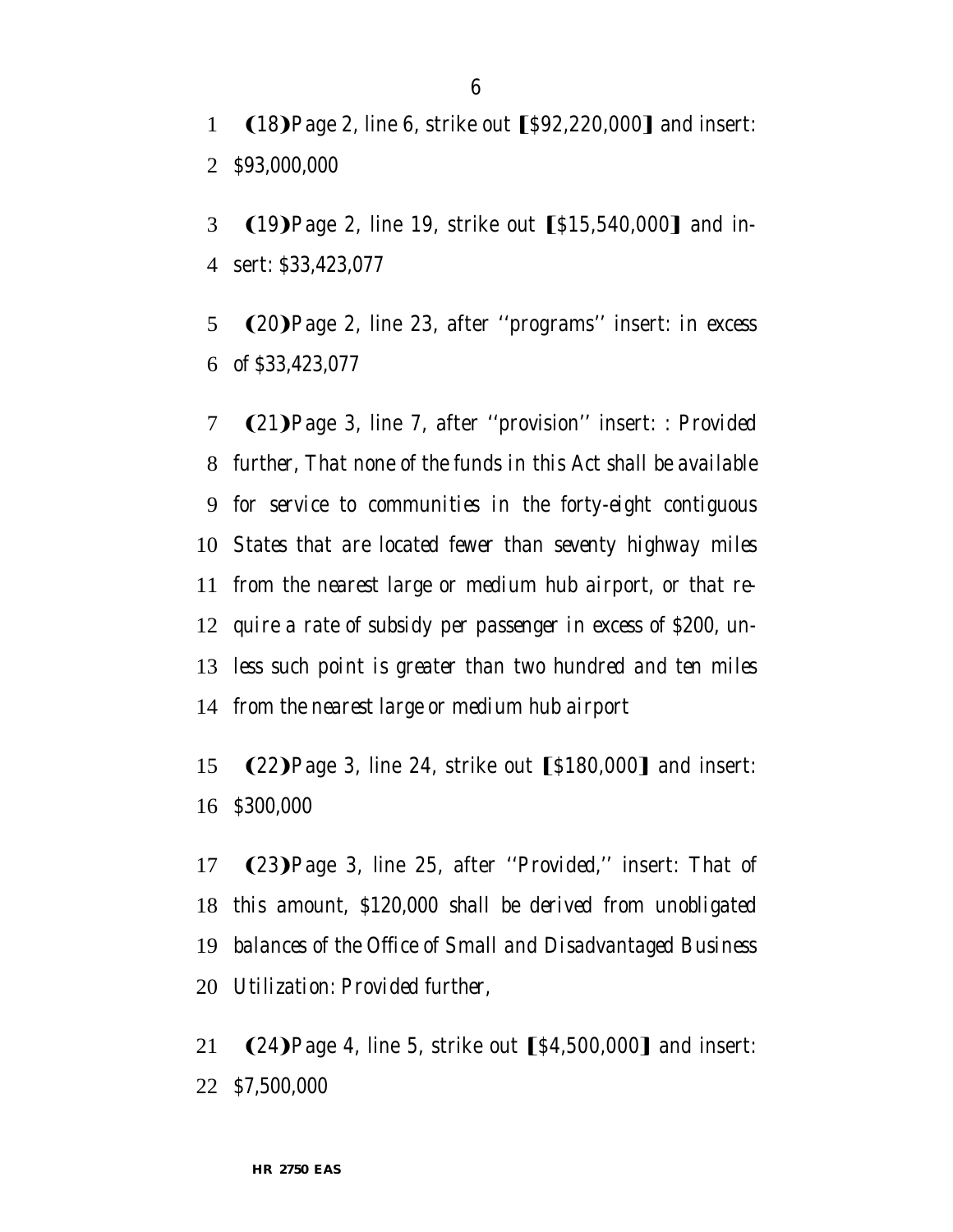1  $(25)$ Page 4, line 6, strike out  $\lceil $220,000 \rceil$  and insert: *\$400,000*

- **(26)**Page 4, line 6, after "\$220,000" insert: *: Provided further, That of this amount \$180,000 shall be derived from unobligated balances of the Office of Small and Disadvan-taged Business Utilization*
- 7 (27) Page 4, line 15, strike out [\$2,555,695,000] and insert: *\$2,590,083,000*
- 9 (28) Page 4, line 20, strike out [twenty-three] and in-sert: *twenty-one*
- **(29)**Page 5, line 4, strike out all after "*further*," down to and including ''shipyards'' in line 9 and insert: *That the Commandant shall reduce both military and civilian employment levels for the purpose of complying with Execu-tive Order No. 12839*
- 16 (30) Page 5, line 14, strike out [\$310,700,000] and in-sert: *\$354,690,000*
- 18 (31) Page 5, line 16, strike out [\$79,200,000] and in-sert: *\$103,690,000*
- 20  $(32)$  Page 5, line 18, strike out  $[$27,100,000]$  and in-sert: *\$64,285,000*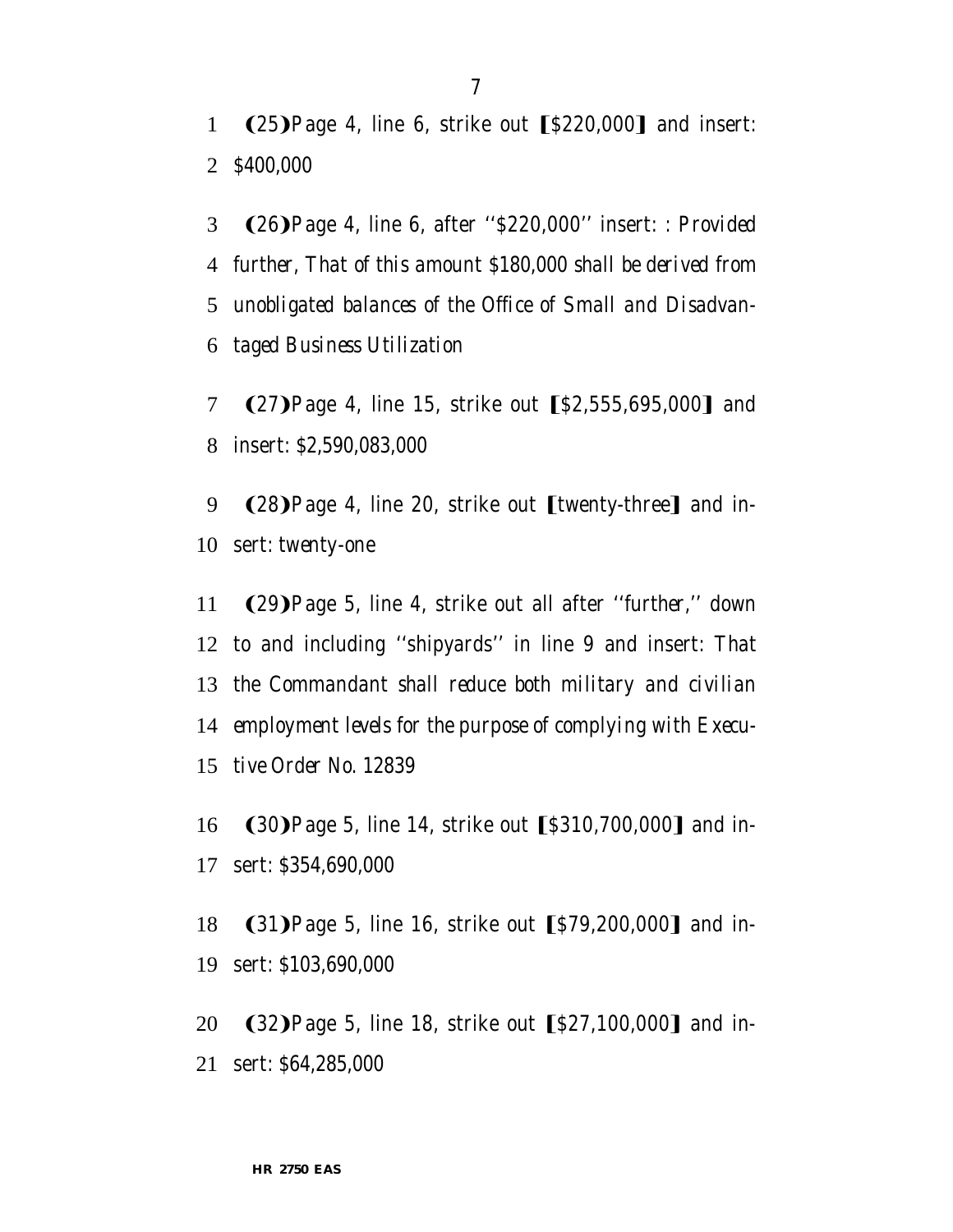1 (33) Page 5, line 21, strike out [\$47,700,000] and in-2 sert: *\$50,200,000*

3 (34) Page 5, line 23, strike out [\$119,200,000] and in-4 sert: *\$95,900,000*

5 (35) Page 5, line 25, strike out [\$37,500,000] and in-6 sert: *\$40,615,000*

7 (36) Page 6, line 2, after "1994" insert: *: Provided, That funds received from the sale of the VC–11A and VC–4 air- craft shall be credited to this appropriation for the purpose of acquiring new aircraft and increasing aviation capacity*

11 (37) Page 6, strike out lines 3 to 5

12 (38) Page 6, line 10, strike out [\$22,100,000] and in-13 sert: *\$23,000,000*

14 (39) Page 6, line 13, strike out [\$5,940,000] and insert: 15 *\$12,940,000*

16 (40) Page 7, line 8, strike out [\$22,500,000] and insert: 17 *\$25,000,000*

18 (41) Page 8, line 8, strike out [\$4,568,219,000] and in-19 sert: *\$4,584,584,000*

20 (42) Page 8, line 8, strike out [\$2,294,500,000] and in-21 sert: *\$2,292,292,000*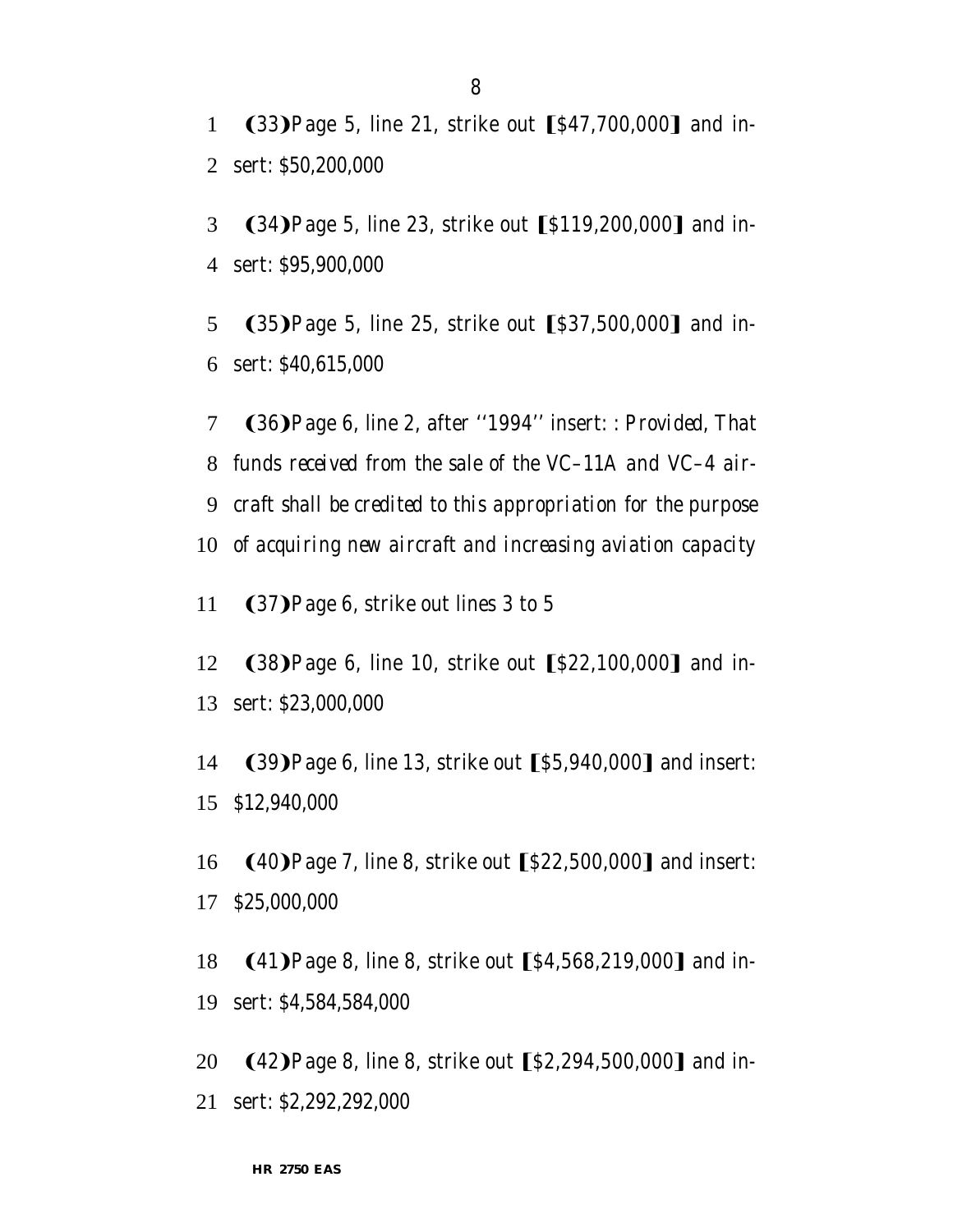**(43)**Page 8, line 17, strike out all after "forms" down to and including ''program'' in line 21

3 (44) Page 8, line 24, strike out all after "standards" over to and including ''aircraft'' in line 3 on page 9

**(45)**Page 9, line 3, after "aircraft" insert: *: Provided further, That none of the funds provided shall be made available for pay raises or bonuses in fiscal year 1994 for Federal Aviation Administration employees whose respon- sibilities include noise abatement policy function, manag- ing aircraft route design or changes, and responsibility for preparing, managing, and overseeing the environmental impact statement mandated by section 9199 of Public Law 91–508, until the final report on such impact statement is issued*

15 (46) Page 9, line 23, strike out [\$2,142,000,000] and insert: *\$2,162,578,000*

17 (47) Page 9, line 23, strike out [\$1,945,500,000] and insert: *\$1,988,488,000*

19 (48) Page 9, line 25, strike out [\$196,500,000] and in-sert: *\$201,662,000*

21 (49) Page 10, line 13, strike out [\$240,000,000] and insert: *\$254,000,000*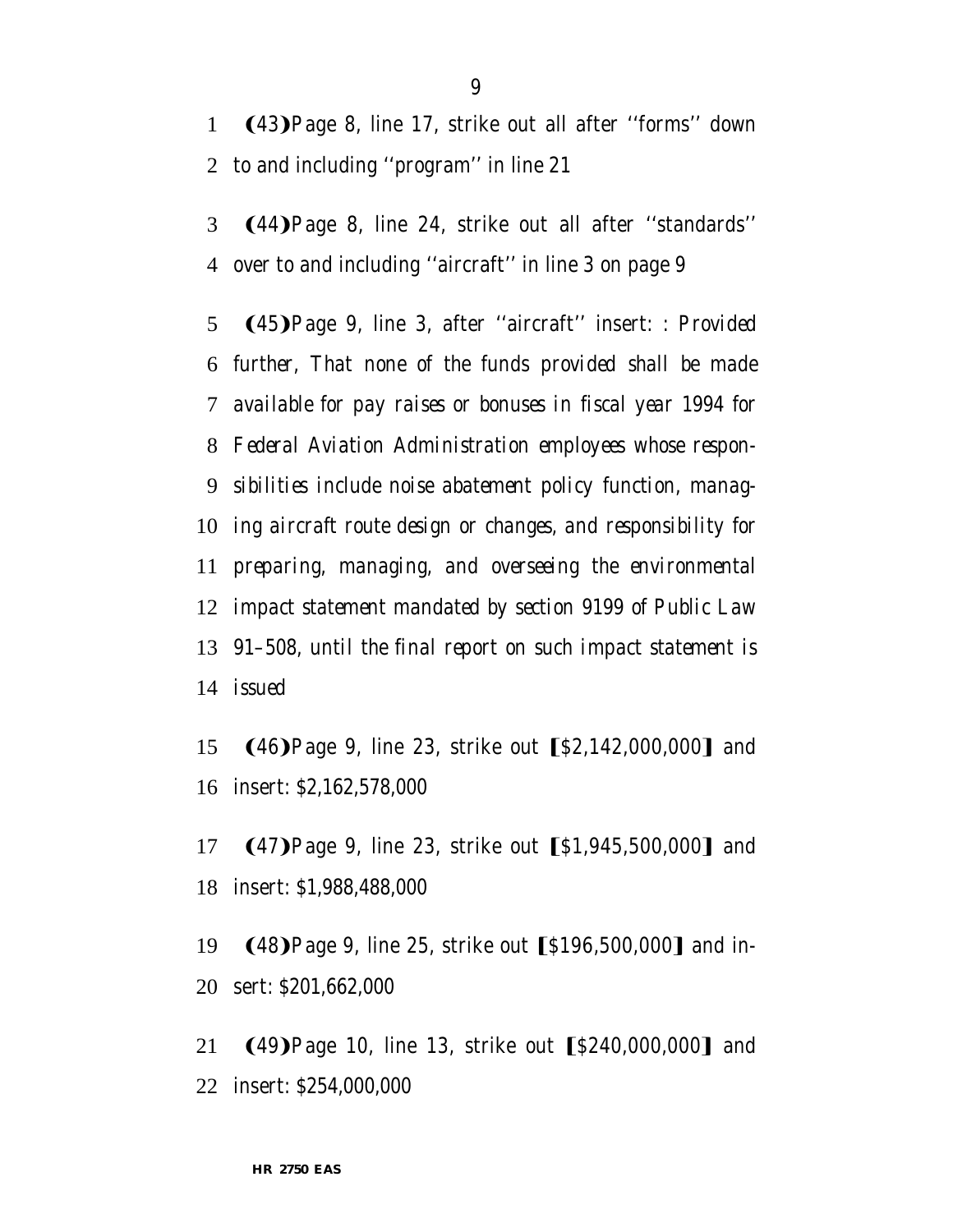1 (50) Page 11, line 7, strike out [\$1,500,000,000] and 2 insert: *\$1,800,000,000*

3 (51) Page 13, line 6, strike out [\$462,961,000] and in-4 sert: *\$475,731,000*

5 (52) Page 13, line 10, strike out [\$166,460,000] and 6 insert: *\$173,850,000*

7 (53) Page 14, strike out lines 7 to 11

- 8 (54) Page 14, line 17, strike out [\$17,482,663,000] and 9 insert: *\$18,020,000,000*
- 10  $(55)$ Page 15, strike out line 6
- 11 (56) Page 15, line 8, after "100–457" insert: *and Public*
- 12 *Law 101–516*
- 13 (57) Page 16, strike out lines 18 to 23
- 14 (58) Page 17, strike out lines 1 to 4
- 15  $(59)$  Page 17, strike out lines 5 to 8
- 16 (60) Page 17, strike out lines 11 to 17
- 17 **(61)**Page 17, line 23, after "1991," insert: *the Motor*
- 18 *Vehicle Information and Cost Savings Act (Public Law 92–*
- 19 *513, as amended) and the National Traffic and Motor Vehi-*

20 *cle Safety Act,*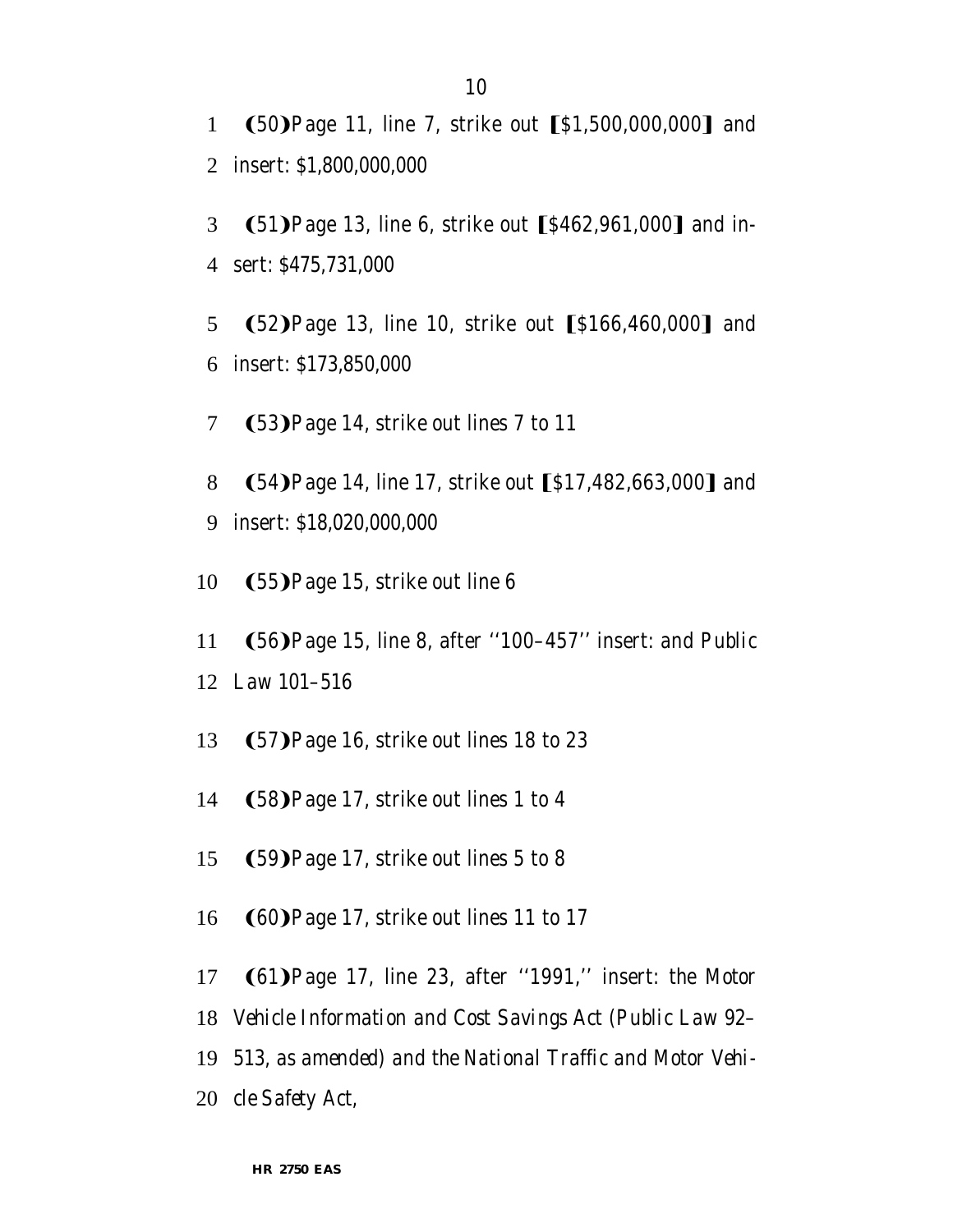1 (62) Page 17, line 24, strike out [\$46,780,000] and in-2 sert: *\$128,311,000*

3 (63) Page 19, line 4, strike out [\$5,153,000] and insert: 4 *\$4,800,000*

5 (64) Page 19, line 6, after "for" insert: *all costs, includ-*6 *ing salary costs associated with*

7 (65) Page 19, line 18, strike out [\$14,865,000] and in-8 sert: *\$9,990,000*

9 (66) Page 19, line 19, strike out [\$2,485,000] and in-10 sert: *\$1,435,000*

11 (67) Page 20, line 21, strike out [\$10,000,000] and in-12 sert: *\$20,000,000*

13 (68) Page 20, line 25, strike out [\$43,927,000] and in-14 sert: *\$44,434,000*

15 (69) Page 21, line 1, strike out [\$1,357,000] and insert: 16 *\$2,711,000*

17 (70) Page 21, line 11, strike out [\$20,166,000] and in-18 sert: *\$17,113,000*

19 (71) Page 21, line 24, strike out [\$130,000,000] and 20 insert: *\$250,000,000, to remain available until expended*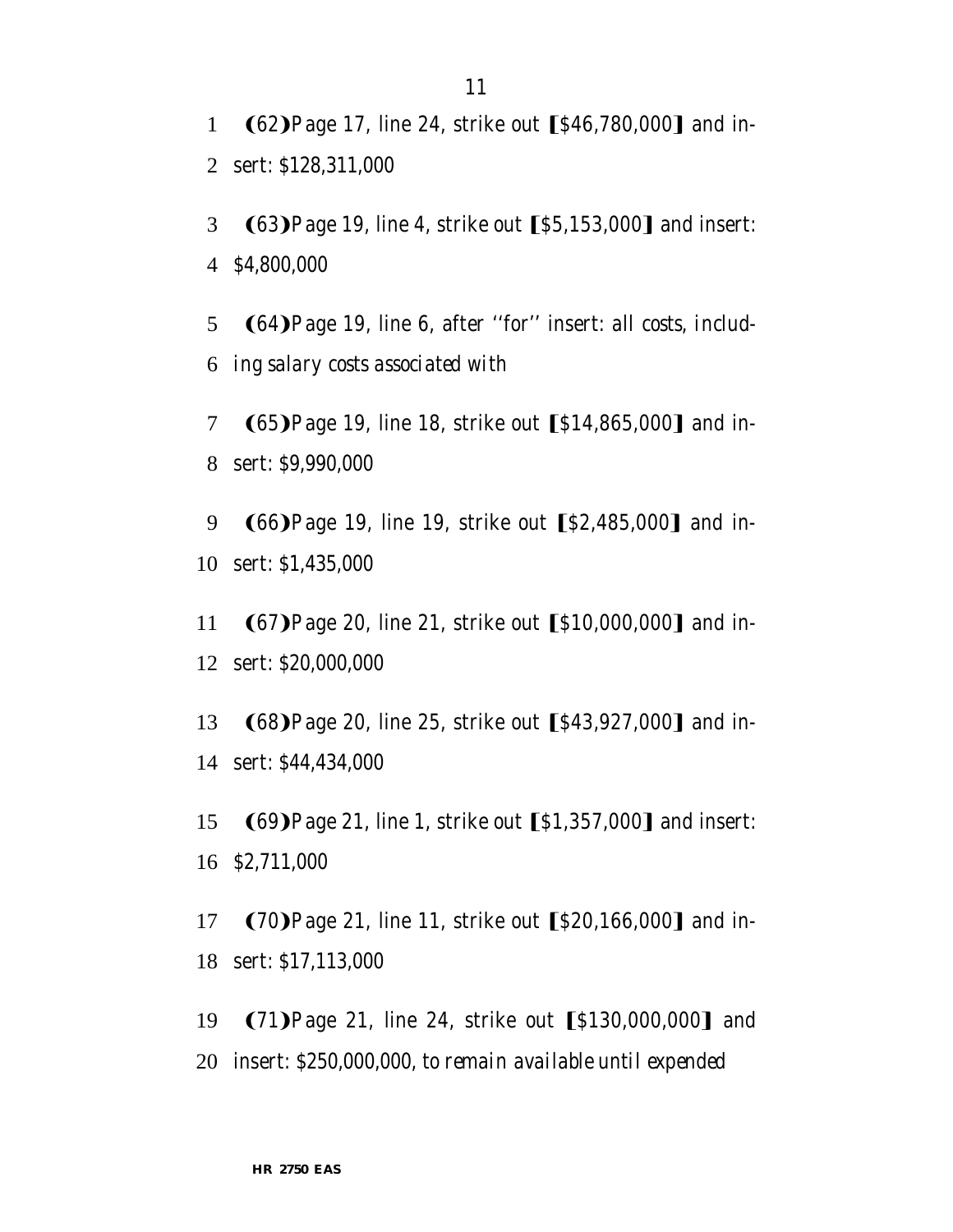1 (72) Page 22, line 6, strike out [\$431,000,000] and in-2 sert: *\$559,580,000*

3 (73) Page 22, line 6, strike out [\$331,000,000] and in-4 sert: *\$351,000,000*

5 (74) Page 22, line 8, strike out [\$100,000,000] and in-6 sert: *\$208,580,000, not to become available until July 1,* 7 *1994,*

8 (75) Page 22, line 15, strike out all after "status" down 9 to and including ''1994'' in line 18

10 (76) Page 22, line 18, strike out all after "1994" down 11 to and including ''601(e)'' in line 20

12  $(77)$ Page 22, line 20, strike out all after "601(e)" down 13 to and including ''services'' in line 24

14 (78) Page 22, line 24, strike out all after "services" over 15 to and including ''herein'' in line 3 on page 23

16 (79) Page 24, line 12, strike out [no new] and insert: 17 *not more than \$5,000,000 in*

18 (80) Page 24, line 13, after "1994" insert: *and \$250,000* 

19 *is hereby made available for the cost of such loan guarantee*

20 *commitments*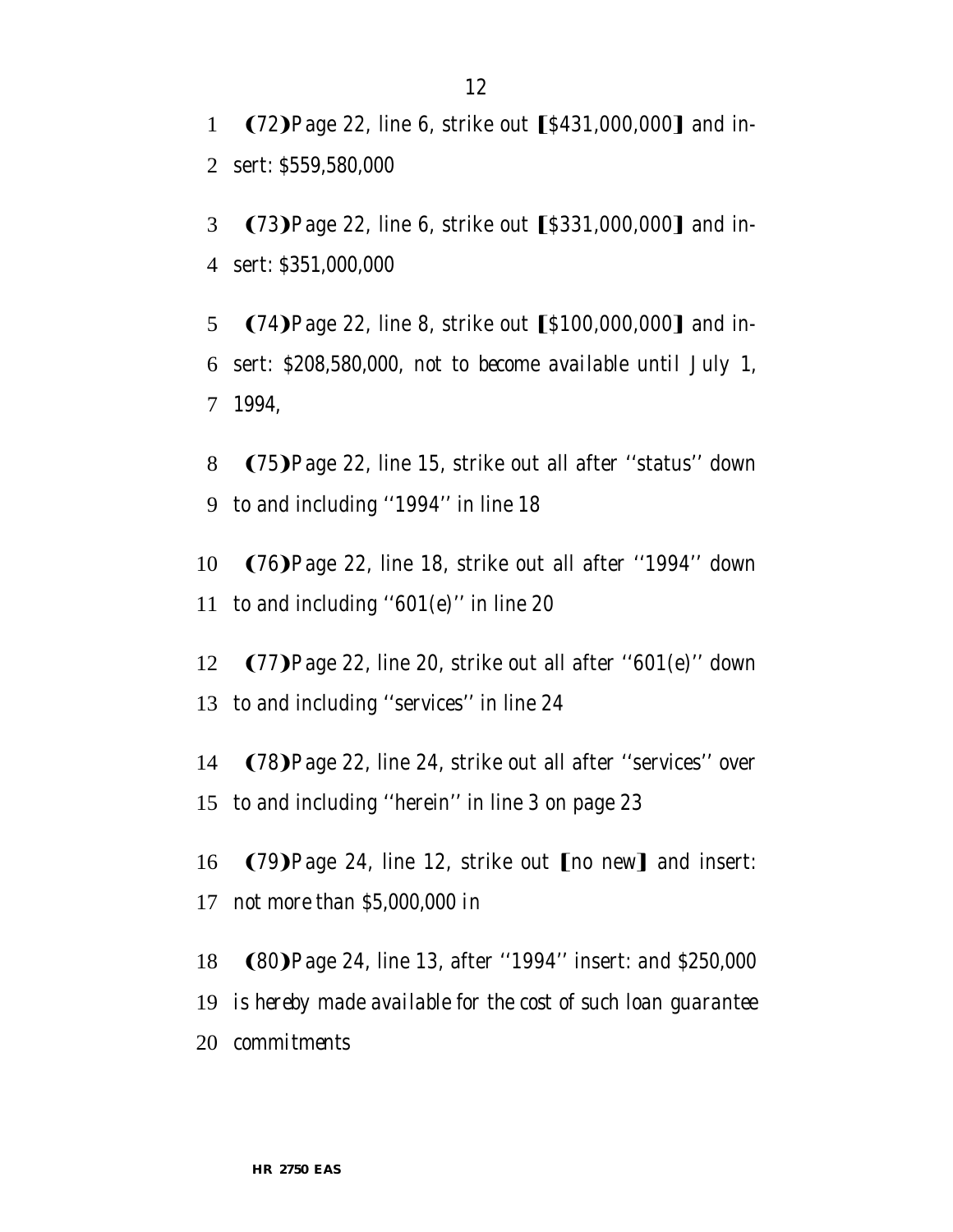1 (81) Page 25, line 6, after "of" insert: *programs the obli-gation of which are in excess of \$27,900,000 for*

3 (82) Page 25, after line 9, insert: *(LIQUIDATION OF CONTRACT AUTHORIZATION) (HIGHWAY TRUST FUND) For payment of obligations incurred in carrying out the National Magnetic Levitation Prototype Development program as defined in subsections 1036(b) and 1036(d)(1)(A) of the Intermodal Surface Transportation Efficiency Act of 1991, \$27,900,000, to remain available until expended and to be derived from the Highway Trust Fund.*

13 (83) Page 25, strike out lines 10 to 23

14 (84) Page 25, after line 23, insert:

*HIGH-SPEED GROUND TRANSPORTATION DEVELOPMENT*

*For necessary expenses for high-speed ground transpor-*

*tation development, to remain available until expended,*

*\$2,091,000: Provided, That no more than \$79,191,000 of*

*budget authority shall be available for these purposes.*

20  $(85)$ Page 25, after line 23, insert: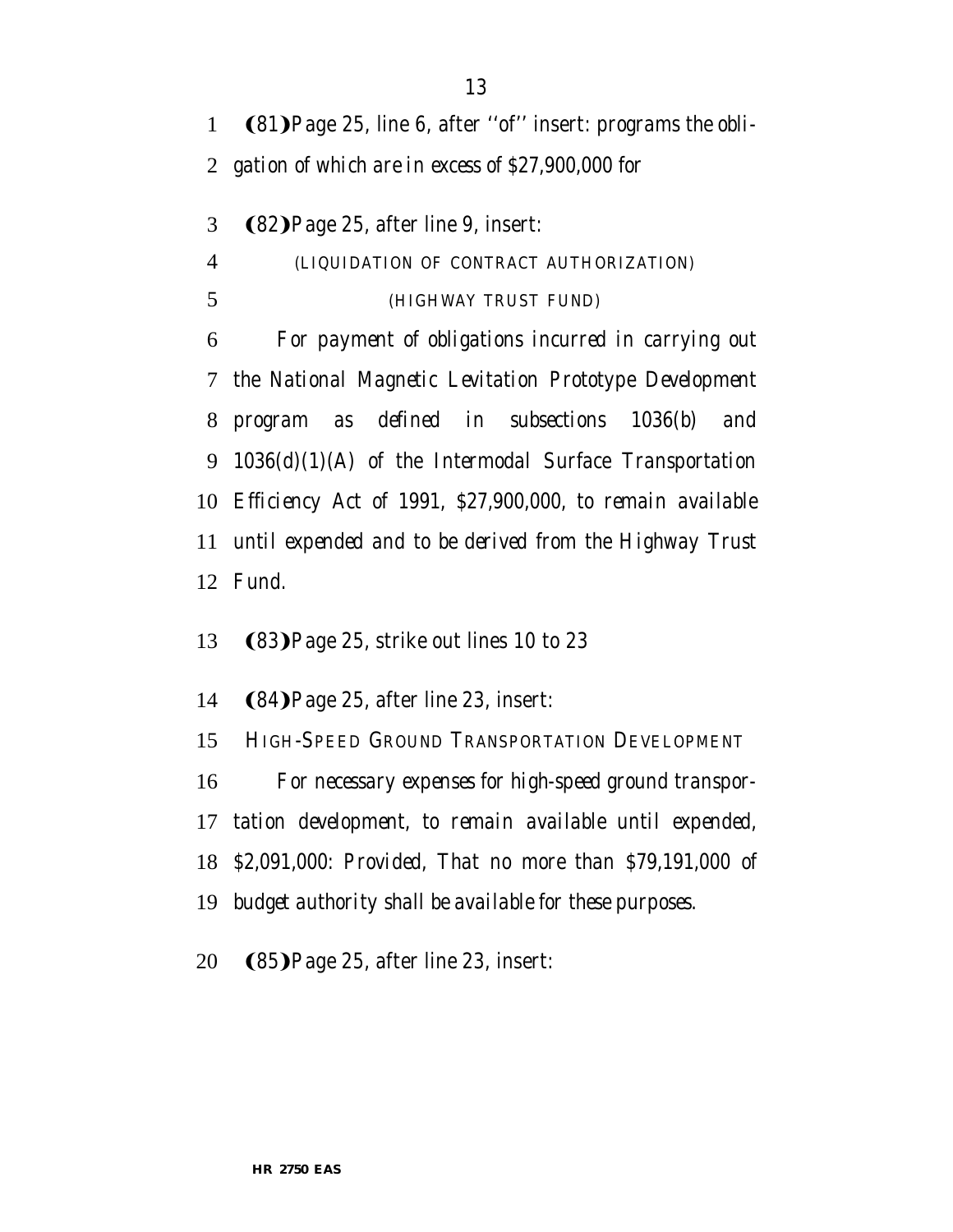| 1              | TRUST FUND SHARE OF HIGH-SPEED GROUND                       |
|----------------|-------------------------------------------------------------|
| $\overline{2}$ | TRANSPORTATION DEVELOPMENT                                  |
| 3              | (LIQUIDATION OF CONTRACT AUTHORIZATION)                     |
| $\overline{4}$ | (HIGHWAY TRUST FUND)                                        |
| 5              | In addition to amounts otherwise available under this       |
| 6              | heading, and subject to the same terms and conditions,      |
| 7 <sup>1</sup> | \$77,100,000 for payment of obligations incurred in carry-  |
| 8              | ing out section 1036 of the Intermodal Surface Transpor-    |
| 9              | tation Efficiency Act of 1991 and other High-Speed Ground   |
| 10             | Transportation Development activities, to remain available  |
| 11             | until expended and to be derived from the Highway Trust     |
|                | 12 Fund: Provided, That \$77,100,000 shall be paid from the |
|                | 13 Highway Trust Fund to the Federal Railroad Administra-   |
| 14             | tion High-Speed Ground Transportation Development Ac-       |
| 15             | count.                                                      |

16 (86) Page 26, line 8, strike out [\$19,569,000] and in-sert: *\$21,295,000*

- 18 (87) Page 26, line 8, strike out [\$37,731,000] and in-sert: *\$39,457,000*
- 20 (88) Page 26, line 14, strike out [\$2,404,867,000] and insert: *\$2,336,000,000*
- 22 (89) Page 26, line 17, strike out [\$752,278,000] and insert: *\$802,278,000*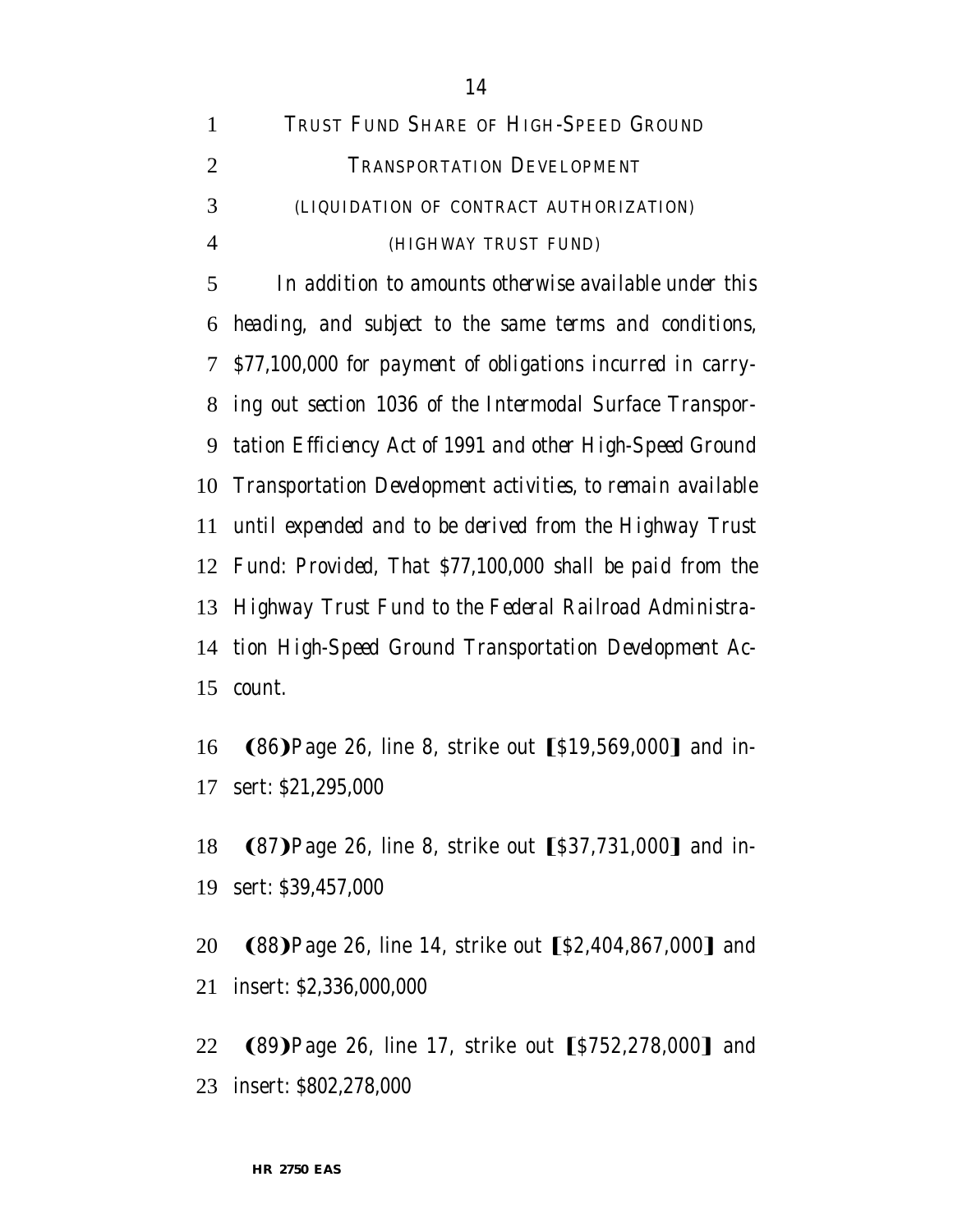1 (90) Page 27, line 4, strike out [\$37,000,000] and in-2 sert: *\$50,875,000*

3 (91) Page 27, line 5, strike out [\$76,125,000] and in-4 sert: *\$95,000,000*

5 (92) Page 27, line 15, strike out [\$1,140,000,000] and 6 insert: *\$1,076,133,000*

7 (93) Page 27, line 21, strike out [\$1,079,951,000] and 8 insert: *\$1,011,084,000*

9 (94) Page 28, line 1, strike out [\$39,125,000] and in-10 sert: *\$44,125,000*

11 **(95)**Page 28, line 10, strike out [\$1,707,425,000] and 12 insert: *\$1,785,000,000*

13 (96) Page 28, line 17, strike out [\$354,315,000] and 14 insert: *\$357,000,000*

15 (97) Page 28, line 19, strike out [\$593,050,000] and 16 insert: *\$667,940,000*

17 (98) Page 28, line 22, strike out [\$55,000,000] and in-18 sert: *\$5,000,000*

19 (99) Page 28, strike out lines 24 and 25 and insert:

20 *\$14,500,000 for the Boston, Massachusetts to* 21 *Portland, Maine Commuter Rail Project;*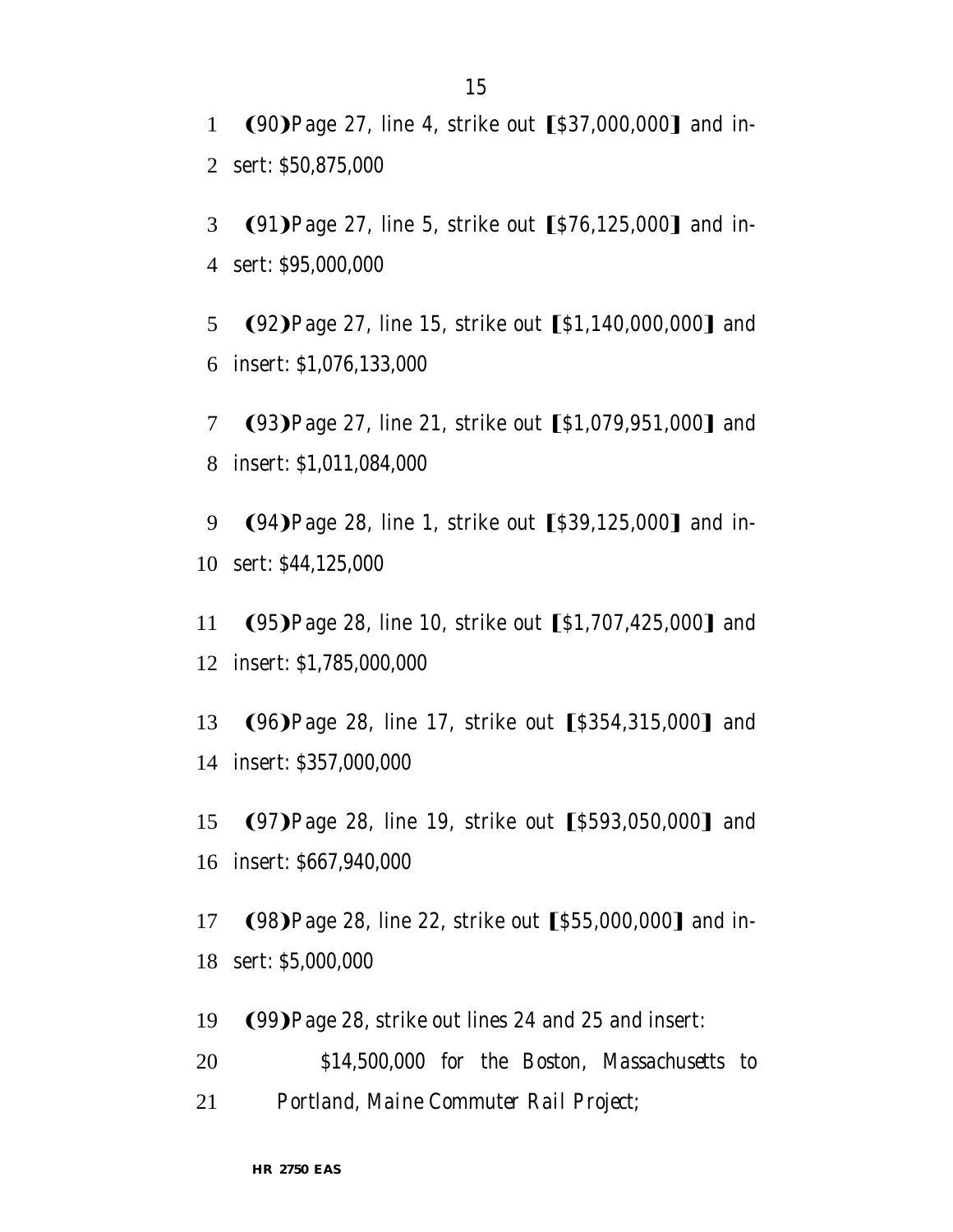1 (100) Page 29, line 1, strike out [\$60,000,000] and in-2 sert: *\$38,720,000*

3 (101) Page 29, line 3, strike out [\$40,500,000] and in-4 sert: *\$14,500,000*

5  $(102)$ Page 29, strike out lines 5 and 6 and insert: 6 *\$64,800,000 for the New Jersey Urban Core;*

7 (103) Page 29, line 7, strike out [\$163,050,000] and 8 insert: *\$190,000,000*

9 (104) Page 29, line 9, strike out [\$2,400,000] and in-10 sert: *\$4,800,000*

11 **(105)** Page 29, line 9, strike out [only] and insert: *pre-*12 *liminary engineering, and environmental analysis*

13  $(106)$ Page 29, strike out lines 11 and 12 and insert: 14 *\$500,000 for the South Jersey alternatives analy-*15 *sis;*

16 (107) Page 29, line 13, strike out [\$13,000,000] and 17 insert: *\$25,000,000*

18  $(108)$ Page 29, line 13, strike out [for design only]

19  $(109)$  Page 29, strike out lines 15 and 16 and insert:

20 *\$70,000,000 for the New York Queens Connection*

21 *Project;*

**HR 2750 EAS**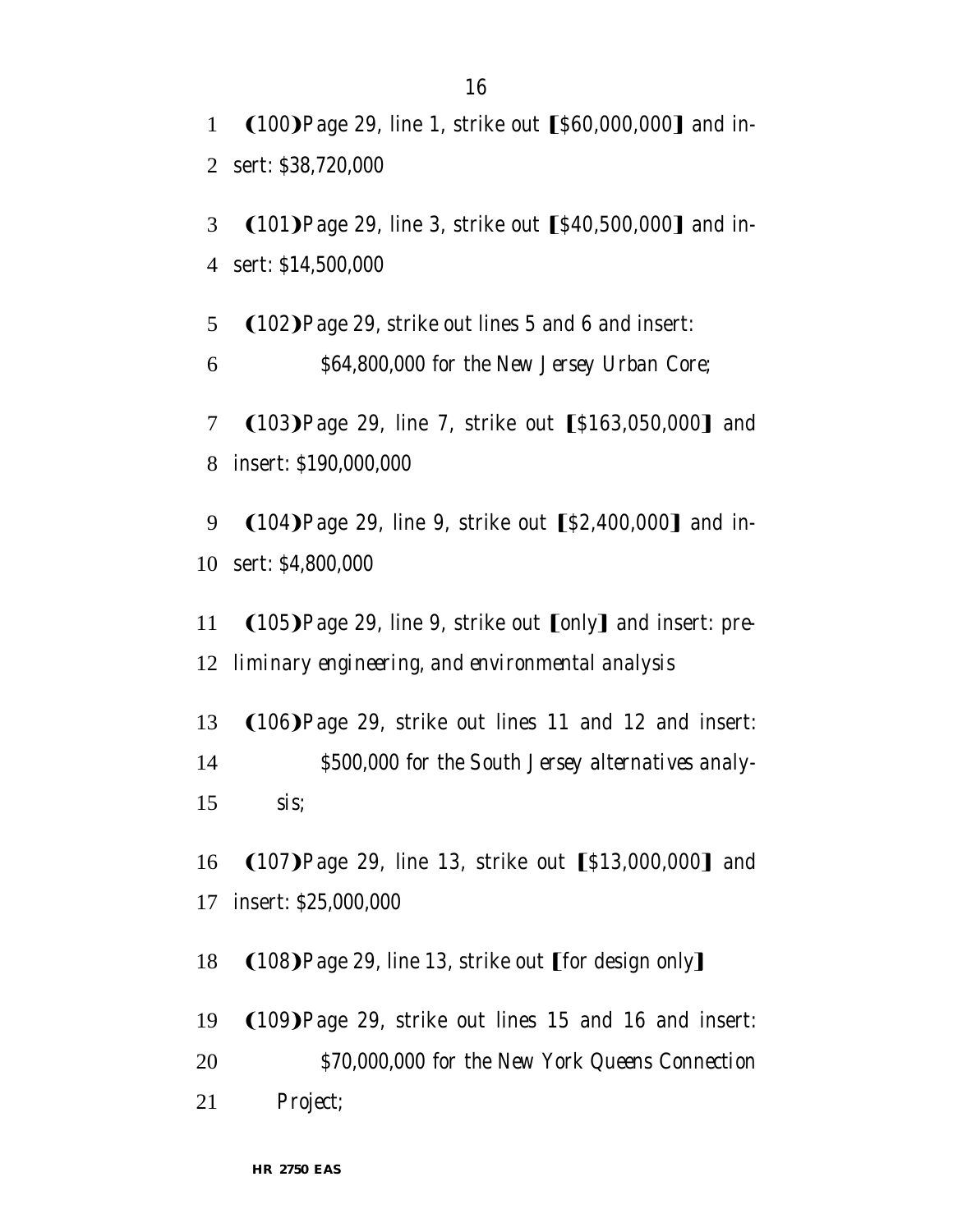1 (110) Page 29, after line 16, insert:

2 *\$3,800,000 for the Orlando Streetcar Project;*

3 (111) Page 29, line 17, strike out [\$70,000,000] and 4 insert: *\$99,000,000*

5  $(112)$ Page 29, line 19, strike out  $[$1,500,000]$  and in-6 sert: *\$1,000,000*

7 (113) Page 29, line 21, strike out [\$28,200,000] and 8 insert: *\$44,820,000*

9 (114) Page 29, line 24, strike out [\$2,000,000] and in-10 sert: *\$6,000,000*

11 (115) Page 29, line 24, strike out [preliminary engineer-12 ing only for]

13 (116) Page 30, line 1, strike out [\$19,600,000] and in-14 sert: *\$15,200,000*

15 (117) Page 30, line 3, strike out [\$10,000,000] and in-16 sert: *\$12,000,000*

17  $(118)$ Page 30, strike out lines 5 and 6 and insert: 18 *\$25,000,000 for the Maryland Commuter Rail* 19 *Project;*

20 (119) Page 30, line 7, strike out [\$10,000,000] and in-21 sert: *\$8,000,000*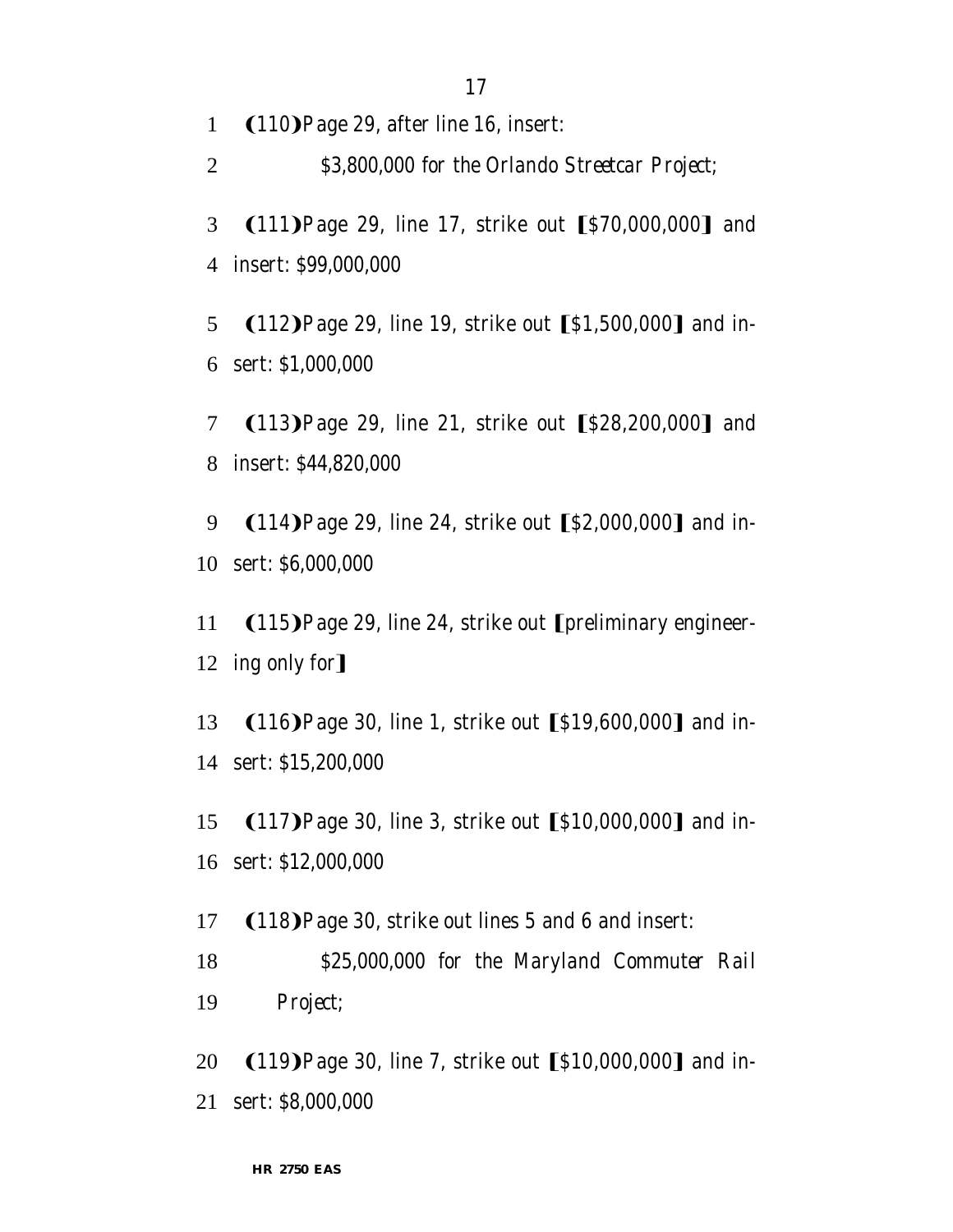| 1              | $(120)$ Page 30, line 8, strike out $[$ and]                  |
|----------------|---------------------------------------------------------------|
| $\overline{2}$ | (121) Page 30, after line 8, insert:                          |
| 3              | \$3,000,000 for the Lakewood Freehold and                     |
| 4              | Matawan or Jamesburg Commuter Rail Project;                   |
| 5              | (122) Page 30, after line 8, insert:                          |
| 6              | \$6,700,000 for the Hawthorne-Warwick Com-                    |
| 7              | muter Rail Project;                                           |
| 8              | (123) Page 30, after line 8, insert:                          |
| 9              | \$3,150,000 for the Baltimore LRT Extensions                  |
| 10             | Project;                                                      |
| 11             | (124) Page 30, after line 8, insert:                          |
| 12             | \$1,850,000 for alternatives analysis for Cin-                |
| 13             | cinnati, Ohio Commuter Rail; and                              |
| 14             | (125) Page 30, after line 8, insert:                          |
| 15             | \$600,000 for Memphis, Tennessee Regional Rail                |
|                | 16 Plan                                                       |
|                | 17 (126) Page 30, strike out all after line 8 down to and     |
| 18             | including "Transportation" in line 10                         |
| 19             | (127) Page 30, line 16, strike out all after "proviso,"       |
|                | 20 down to and including "\$50,000,000" in line 18 and in-    |
| 21             | sert: \$4,000,000 shall be for the Milwaukee, Wisconsin East- |
| 22             | West Corridor Project and \$3,200,000 shall be for the        |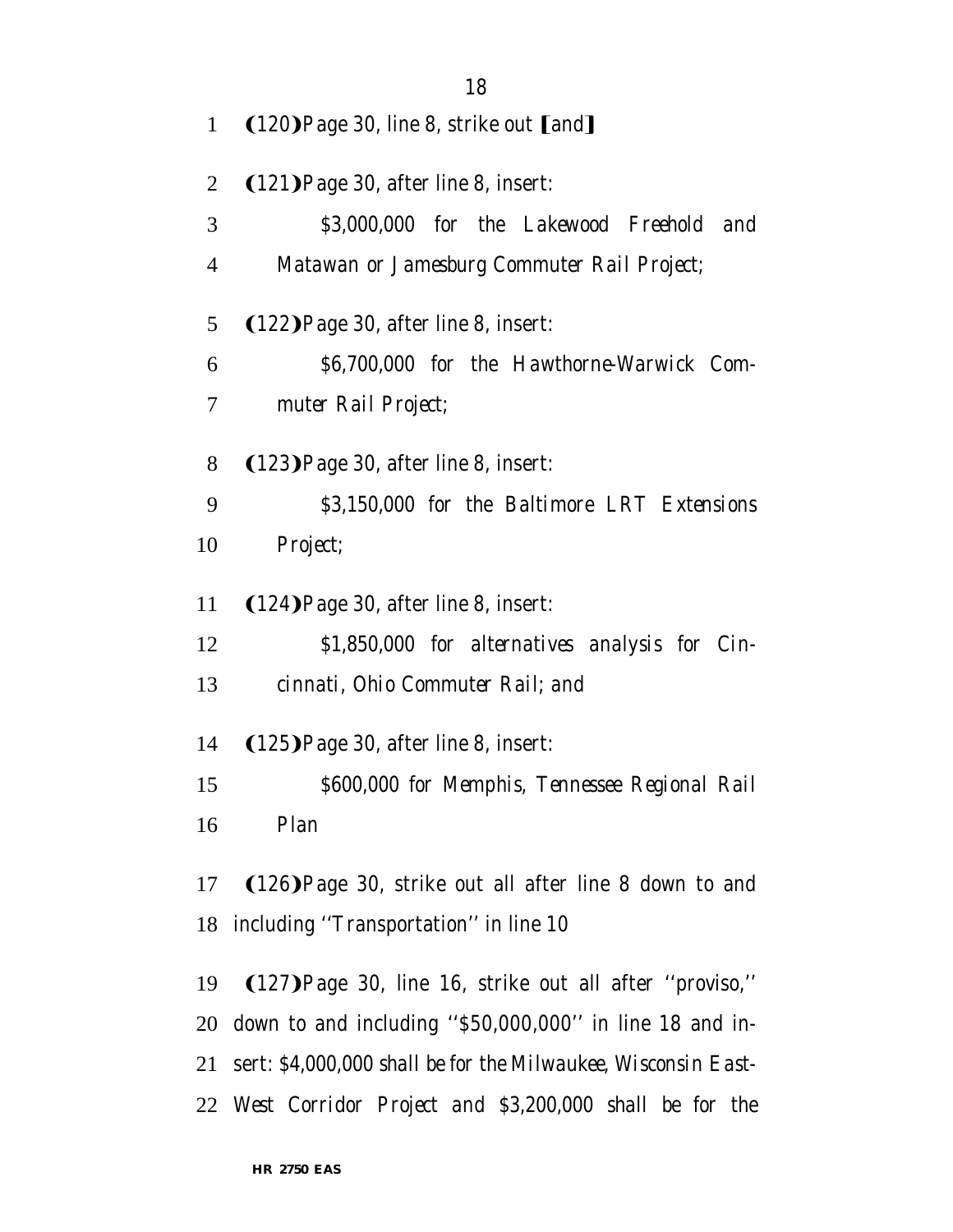3 (128) Page 31, after line 2 insert:

*INTERSTATE TRANSFER GRANT—TRANSIT*

 *For necessary expenses to carry out the provisions of 23 U.S.C. 103(e)(4) related to transit projects, \$45,000,000, to remain available until expended.*

8 (129) Page 31, line 24, strike out [\$10,901,000] and insert: *\$10,265,000*

10 (130) Page 32, line 6, strike out [Kentucky Corridor B] and insert: *West Virginia Corridor L*

12 (131) Page 32, line 8, strike out [\$3,800,000] and in-sert: *\$62,200,000*

14 (132) Page 32, strike out lines 9 to 12

15 (133) Page 32, after line 12, insert:

*PITTSBURGH BUSWAY*

*For 80 percent of the expenses necessary for the Pitts-*

*burgh Busway, as authorized by section 1069(e) of Public*

*Law 102–240, \$28,000,000.*

20 (134) Page 32, after line 12, insert: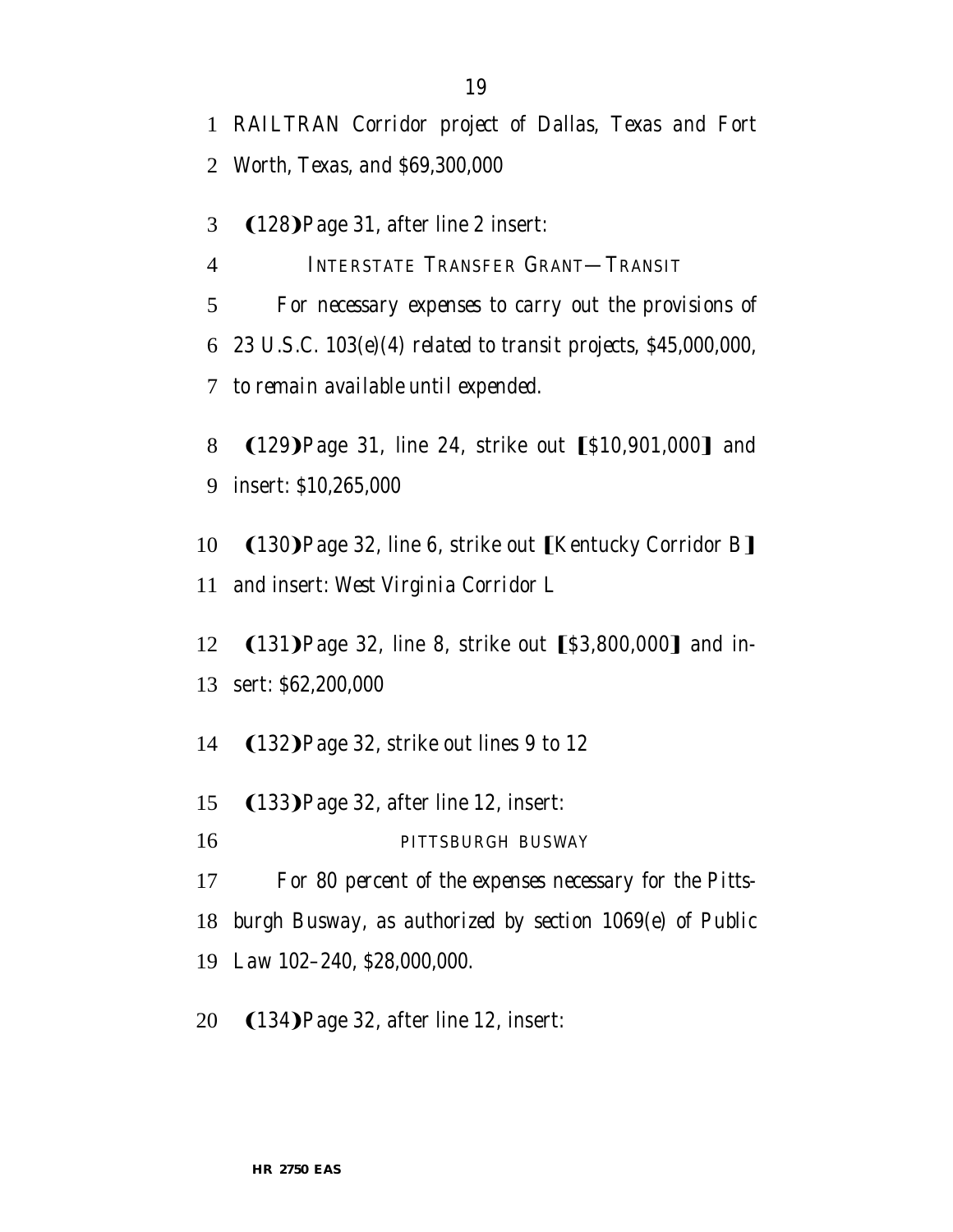*MINEOLA GRADE CROSSING For 80 percent of the expenses necessary for the Min- eola, New York grade crossing, as authorized by Public Law 99–591, \$7,800,000.*

5  $(135)$ Page 32, after line 12, insert:

*CONGESTION MITIGATION*

 *For 80 percent of the expenses necessary for the Syra- cuse, New York congestion mitigation project, as authorized by section 1069(bb) of Public Law 102–240, \$2,000,000.*

10 (136) Page 32, after line 12, insert:

*CROSS WESTCHESTER EXPRESSWAY*

*For 80 percent of the expenses necessary for the I–287*

*Cross Westchester, New York Expressway high occupancy*

*vehicle lane project, as authorized by section 1069(ff) of*

*Public Law 102–240, \$15,000,000.*

- 16 (137) Page 32, after line 12, insert:
- *SCHENECTADY BRIDGE*

 *For 80 percent of the expenses necessary for construc- tion of the Exit 26 bridge in Schenectady County, New York, as authorized by section 1069(b) of Public Law 102– 240, \$4,000,000.*

22 (138) Page 32, after line 12, insert: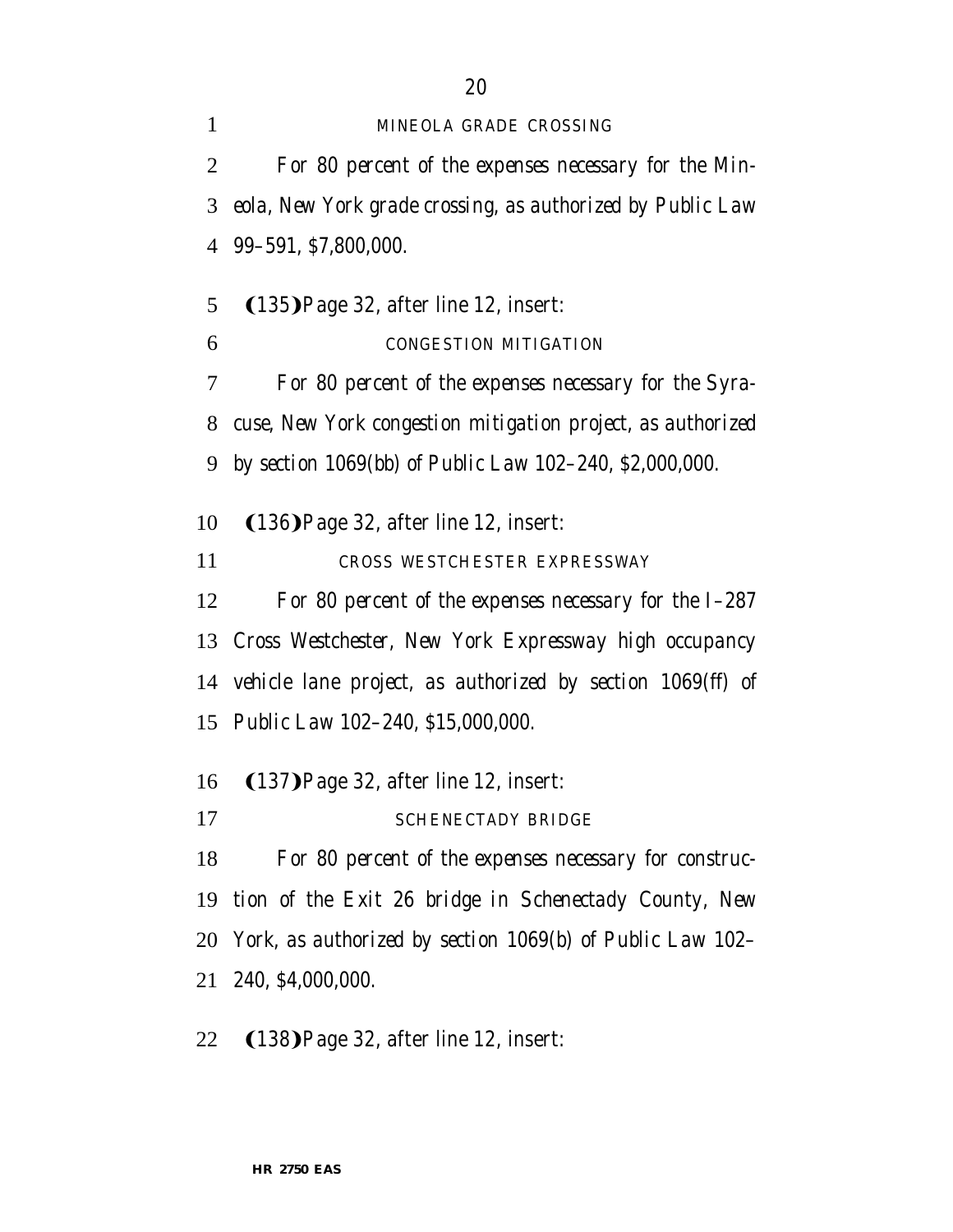*COLUMBIA GORGE HIGHWAY For 80 percent of the expenses necessary for the Hood River to Mosier Connection project, as authorized by section 16(b)3 of Public Law 99–663, \$2,800,000.*

5  $(139)$ Page 32, after line 12, insert:

*MANASSAS BATTLEFIELD BYPASS*

 *For 80 percent of the expenses necessary for the Manas- sas Battlefield highway projects, as authorized by section 10004(d) of Public Law 100–647, \$3,200,000.*

10 (140) Page 32, after line 14, insert:

*HAZARDOUS MATERIALS SAFETY*

 *For expenses necessary to discharge the functions of Hazardous Materials Safety and for expenses for conduct- ing research and development, \$12,721,000, of which \$1,334,000 shall remain available until expended: Provided, That up to \$1,000,000 in fees collected under section 106(c)(11) of the Hazardous Materials Transportation Act (49 U.S.C. App. 1805(c)(11)) shall be deposited in the gen- eral fund of the Treasury as offsetting receipts: Provided further, That there may be credited to this appropriation funds received from States, counties, municipalities, other public authorities, and private sources for expenses incurred for training, and for reports publication and dissemination.*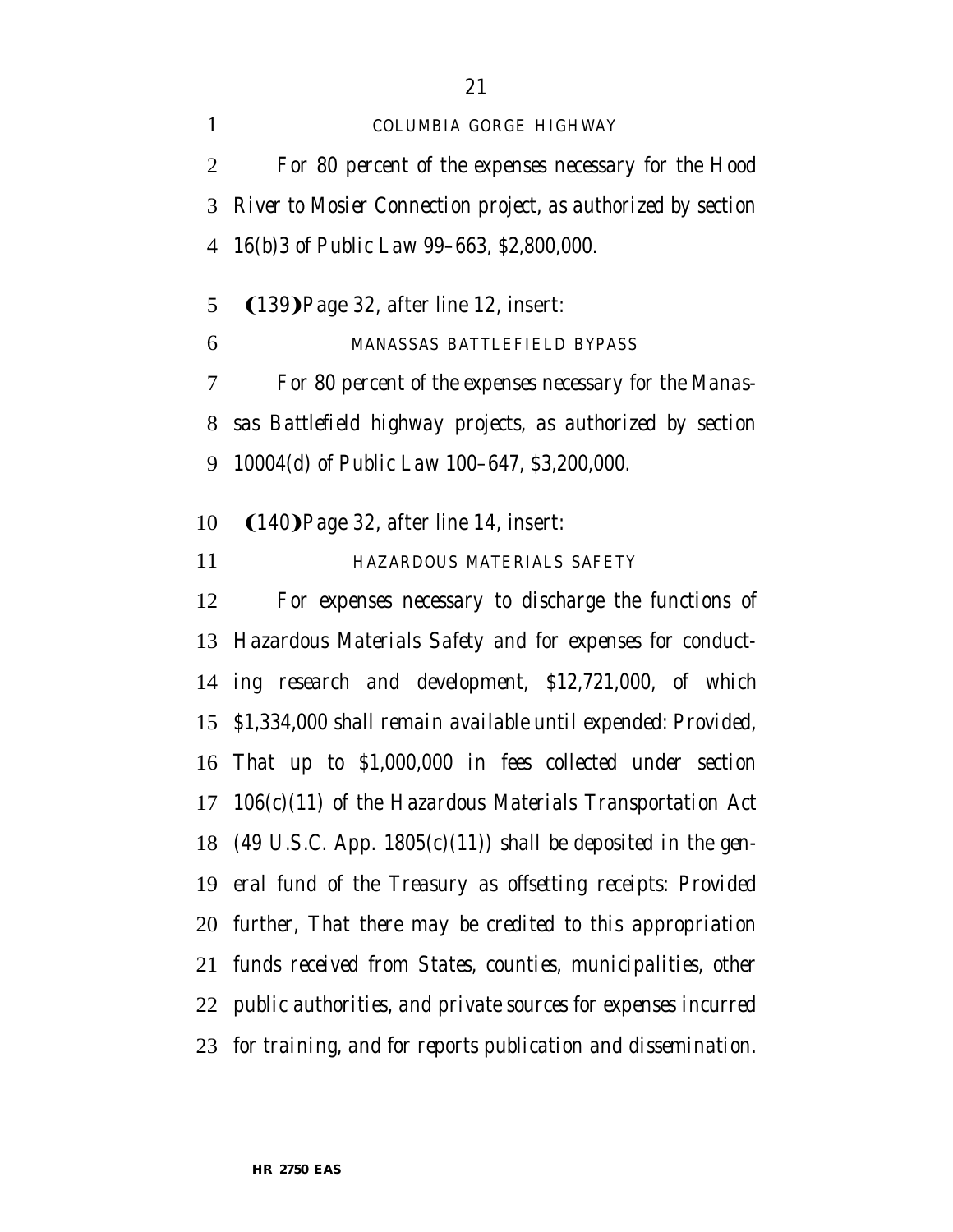1  $(141)$ Page 32, line 17, strike out  $\S2,533,000$  and in-2 sert: *\$2,521,000*

3 (142) Page 33, line 9, strike out [\$915,000] and insert: 4 *\$884,000*

5 (143) Page 33, line 17, strike out [\$1,863,000] and in-6 sert: *\$1,781,000*

7 (144) Page 33, line 25, strike out [\$6,160,000] and in-8 sert: *\$6,283,000*

9 (145) Page 34, line 18, strike out [\$19,479,000] and 10 insert: *\$19,146,000*

11 (146) Page 34, line 18, strike out [\$2,449,000] and in-12 sert: *\$2,313,000*

13 (147) Page 34, line 21, strike out [\$17,030,000] and 14 insert: *\$16,833,000*

15 (148) Page 35, line 7, strike out [\$10,350,000] and in-16 sert: *\$11,000,000*

17 (149) Page 35, line 13, after "Transportation" insert: 18 *and the National Institute of Environmental Health* 19 *Sciences*

20 (150) Page 35, after line 13, insert: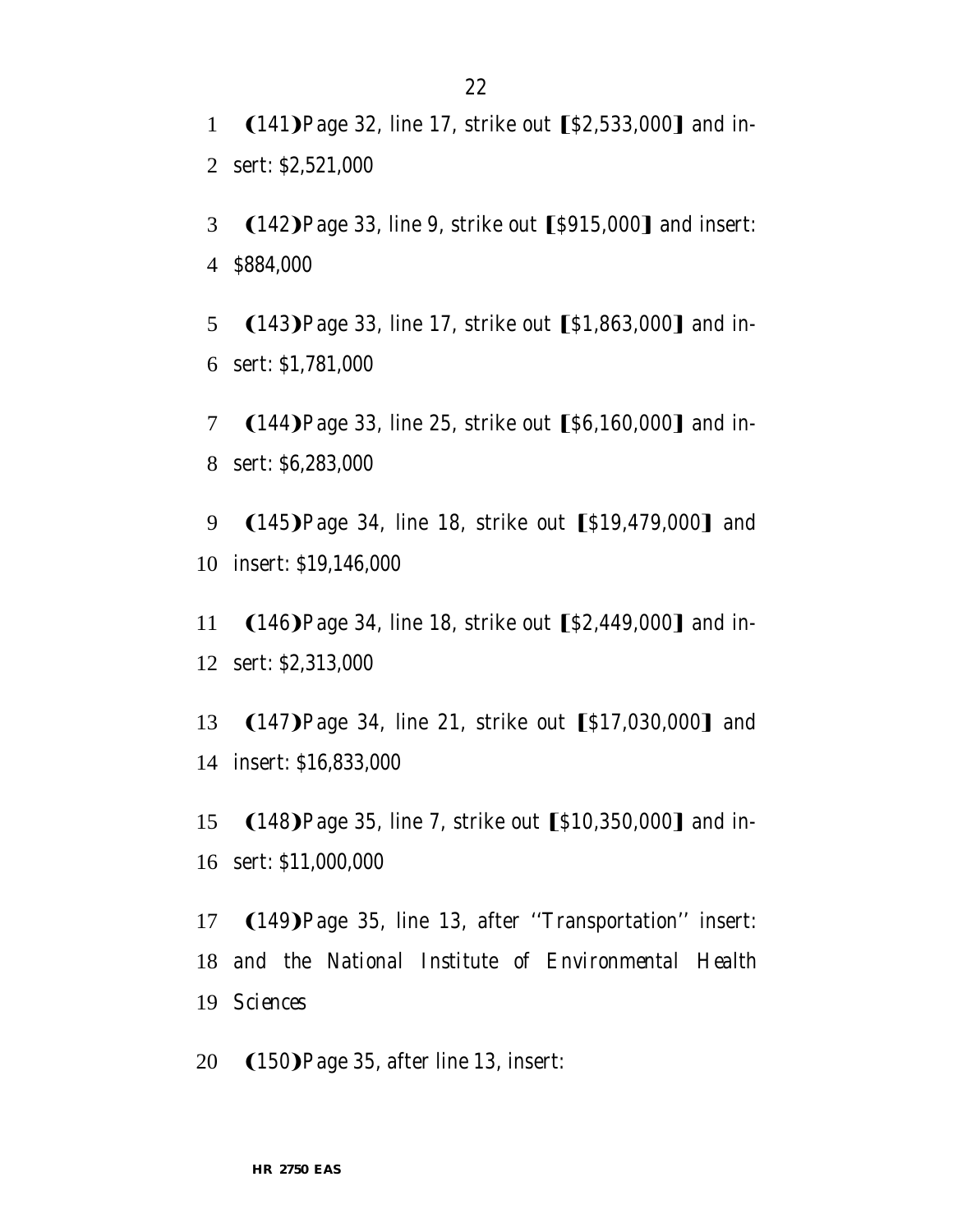*OFFICE OF THE INSPECTOR GENERAL*

*SALARIES AND EXPENSES*

 *For necessary expenses of the Office of the Inspector General to carry out the provisions of the Inspector General Act of 1978, as amended, \$36,595,000: Provided, That not more than \$1,000,000 of the funds made available under this head shall be available for implementation of Public Law 101–576.*

9 (151) Page 36, line 18, strike out [\$44,904,000] and insert: *\$44,960,000*

**(152)** Page 38, line 2, after "vehicle" insert: *: Provided further, That notwithstanding any other provision of law, none of these funds shall be used for the planning or execu- tion of annuity payments to the government of Panama in excess of \$50,000,000 until the Secretary of State and the Secretary of Transportation, in consultation with the Com- mandant, United States Coast Guard, certifies in writing that the government of Panama has taken adequate steps to investigate and, when appropriate, penalize Panama- nian flag ships which have been reported by other nations to have violated the provisions of Annex V of the Inter- national Convention for the Prevention of Pollution from Ships (MARPOL 73/78) and that the government of Pan-ama has taken sufficient steps so as to ensure improved*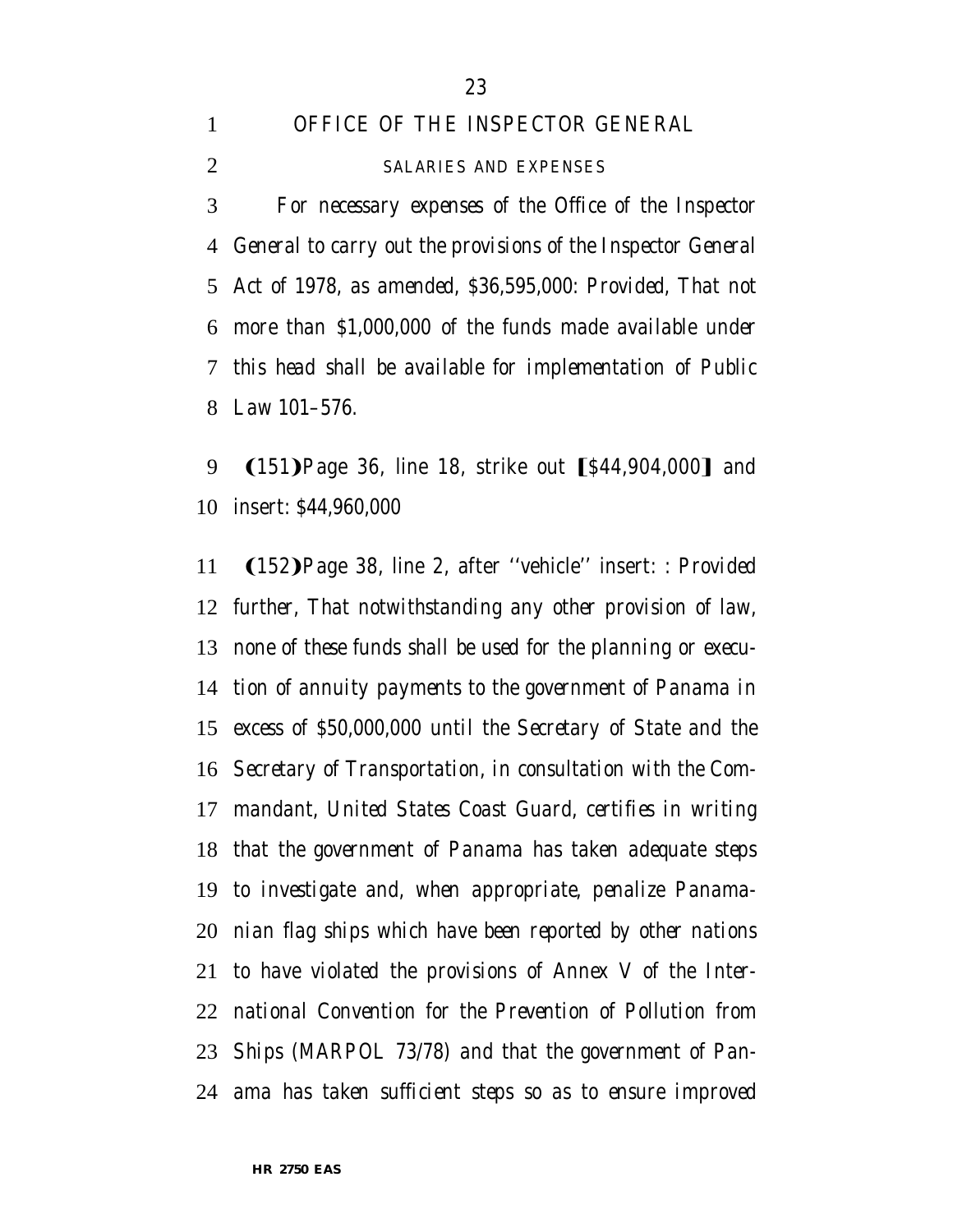*compliance with the provisions of Annex V of said treaty*

*on the part of Panamanian flag ships*

3  $(153)$ Page 40, strike out lines 10 to 13

4 (154) Page 41, line 4, after "Center" insert: *: Provided, That the Secretary may plan for further development of the Volpe National Transportation Systems Center and for other compatible uses of the Center's real property*

8 (155) Page 41, line 4, after "Center" insert: *: Provided further, That any such planning does not alter the Federal status of the Center's research and development operation*

11  $(156)$ Page 42, line 22, strike out [and]

12 (157) Page 43, line 4, strike out [\$1,107,124] and in-sert: *\$1,050,000*

14 (158) Page 43, line 5, after "240" insert: *and \$458,629 for the National Commission on Intermodal Transportation authorized by section 5005 of Public Law 102–240, and \$15,000,000 for administrative costs and allocation to States under section 1302(d) of the Symms National Rec- reational Trails Act of 1991 and \$5,000,000 for Lock and Dam No. 4 located at Pine Bluff, Arkansas. Amounts for section 5002 and section 5005 of Public Law 102–240 and amounts for section 1302(d) of the Symms National Rec-reational Trails Act of 1991 shall be deemed necessary for*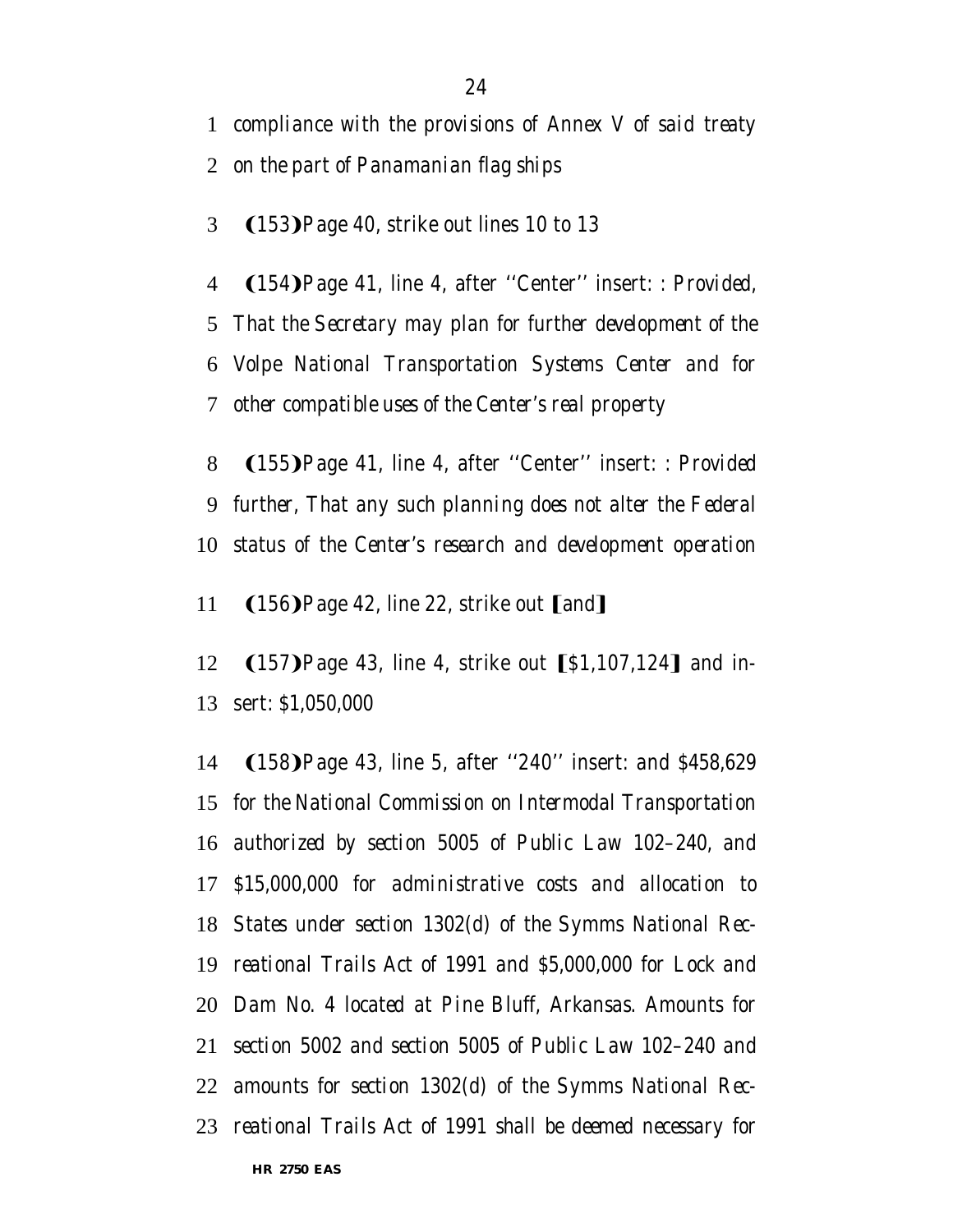*administration under section 104(a) of title 23, United States Code; and*

 *(4) Notwithstanding subsection (a) or any other provision of law, the Secretary shall withhold from initial distribution the fiscal year 1994 Federal-aid highways obligation limitation set aside for Interstate Construction Discretionary projects: Provided further, That the Secretary shall distribute only after August 1, 1994, such obligation limitation withheld in ac- cordance with this section to those States receiving Interstate Discretionary allocations*

12  $(159)$ Page 43, strike out lines 6 to 20, and insert:

 *(d)(1) During the period October 1 through December 31, 1993, the aggregate amount of obligations under section 157 of title 23, United States Code for projects covered under section 147 of the Surface Transportation Assistance Act of 1978, section 9 of the Federal-Aid Highway Act of 1981, sections 131(b), 131(j), and 404 of Public Law 97– 424, sections 1061, 1103 through 1109, 4008, and 6023(b)(8) and 6023(b)(10) of Public Law 102–240, and for projects authorized by Public Law 99–500 and Public Law 100–17, shall not exceed \$302,551,350.*

 *(2) The limitation on obligations for Federal-aid high- ways for fiscal year 1994 shall apply, notwithstanding any other provision of law, to obligations for priority corridor*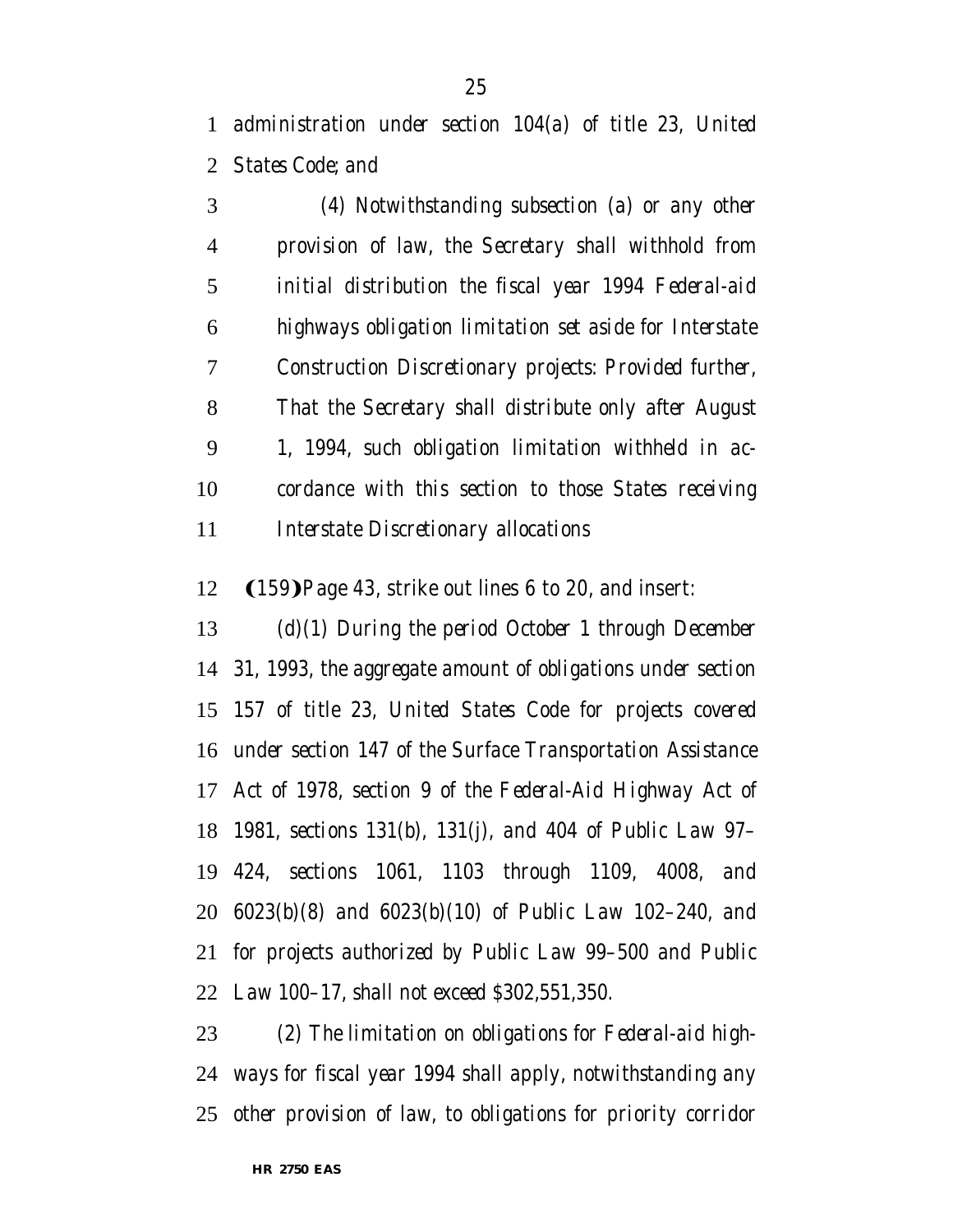*feasibility studies under section 1105(h) of Public Law 102–240; obligations for the Priority Corridor Revolving Loan Fund under section 1105(i) of Public Law 102–240; and obligations for the Applied Research and Technology Program under section 307(e) of title 23, United States Code.*

- 7  $(160)$  Page 44, line 20, strike out  $[$800,000]$  and in-sert: *\$1,500,000*
- 9  $(161)$ Page 46, strike out lines 16 to 18
- 10 (162) Page 47, strike out lines 20 to 25
- 11 (163) Page 47, after line 25, insert:

 *SEC. 324. Notwithstanding any other provision of law, and except for fixed guideway modernization projects, funds made available by this Act or previous Acts under ''Federal Transit Administration, Discretionary Grants'' for projects specified in this Act or previous Acts or identified in reports accompanying this Act or previous Acts not obligated by September 30, 1996, shall be made available for other projects under section 3 of the Federal Transit Act, as amended.*

- 21  $(164)$ Page 48, strike out lines 4 to 10
- 22  $(165)$ Page 48, strike out lines 16 to 20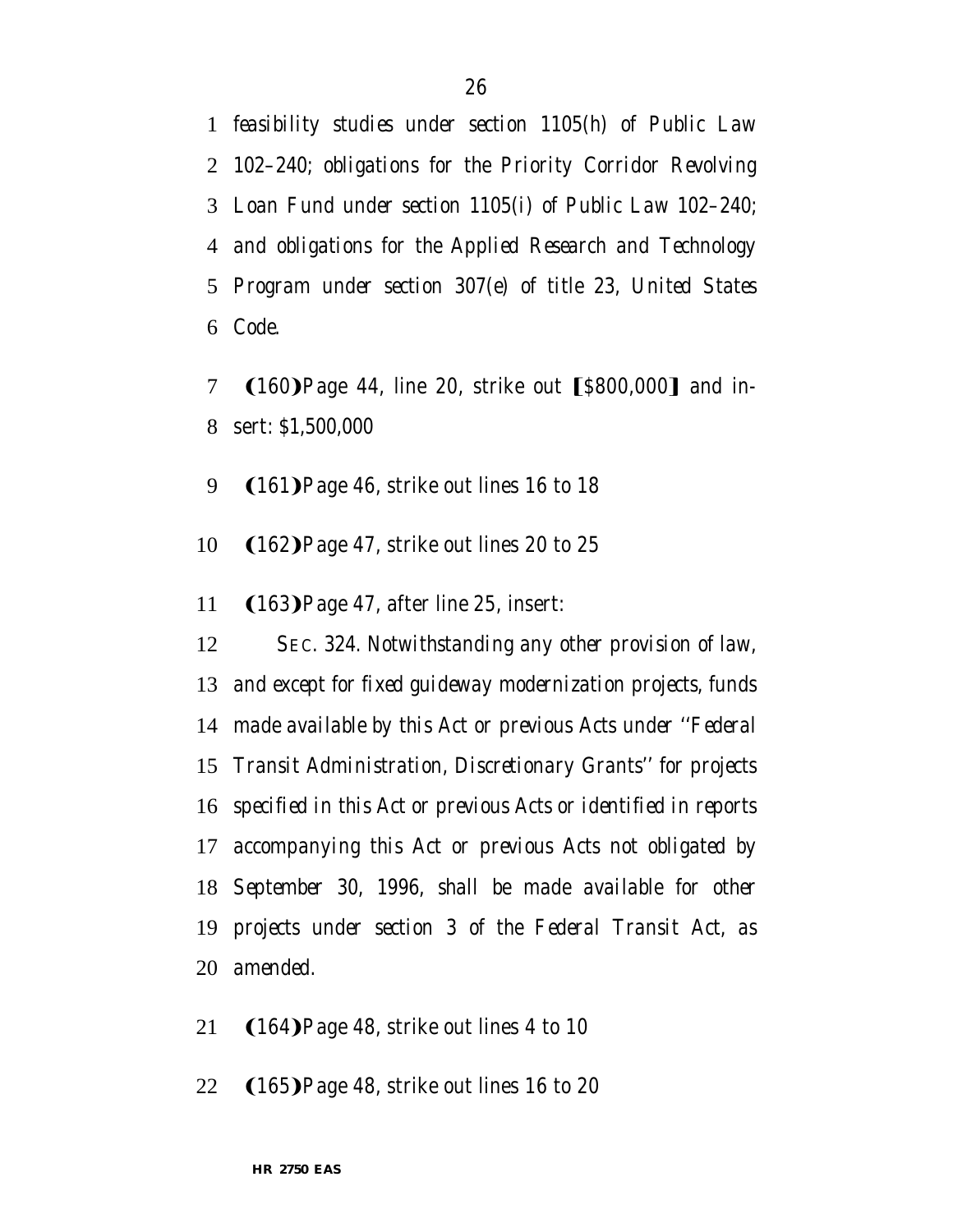1 (166) Page 48, after line 20, insert:

 *SEC. 328. Sec. 373 of the Fiscal Year 1993 Department of Transportation Appropriations Act is amended by strik- ing the period in the last line, inserting a comma, and add- ing: ''and Provided further, That improvements identified as highest priority by section 1069(t) of Public Law 102– 240 and funded pursuant to section 118(c)(2) of title 23, United States Code, in fiscal years 1993 through 1997 shall not be treated as allocations for Interstate maintenance for such fiscal year under section 157(a)(4) of title 23, United States Code, and sections 1013(c), 1015(a)(1), and 1015(b)(1) of Public Law 102–240''.*

- 13 (167) Page 48, strike out lines 21 to 24
- 14 (168) Page 49, strike out lines 1 to 9
- 15 (169) Page 49, after line 9, insert:

 *SEC. 330. Funds made available for Federal-aid high- ways pursuant to the provisions of the Surface Transpor- tation Assistance Act of 1982 and the Surface Transpor- tation and Uniform Relocation Assistance Act of 1987 shall not be available for obligation after September 30, 1997.*

21 (170) Page 49, strike out lines 13 to 18

22 (171) Page 49, strike out all after line 18 over to and including line 3 on page 51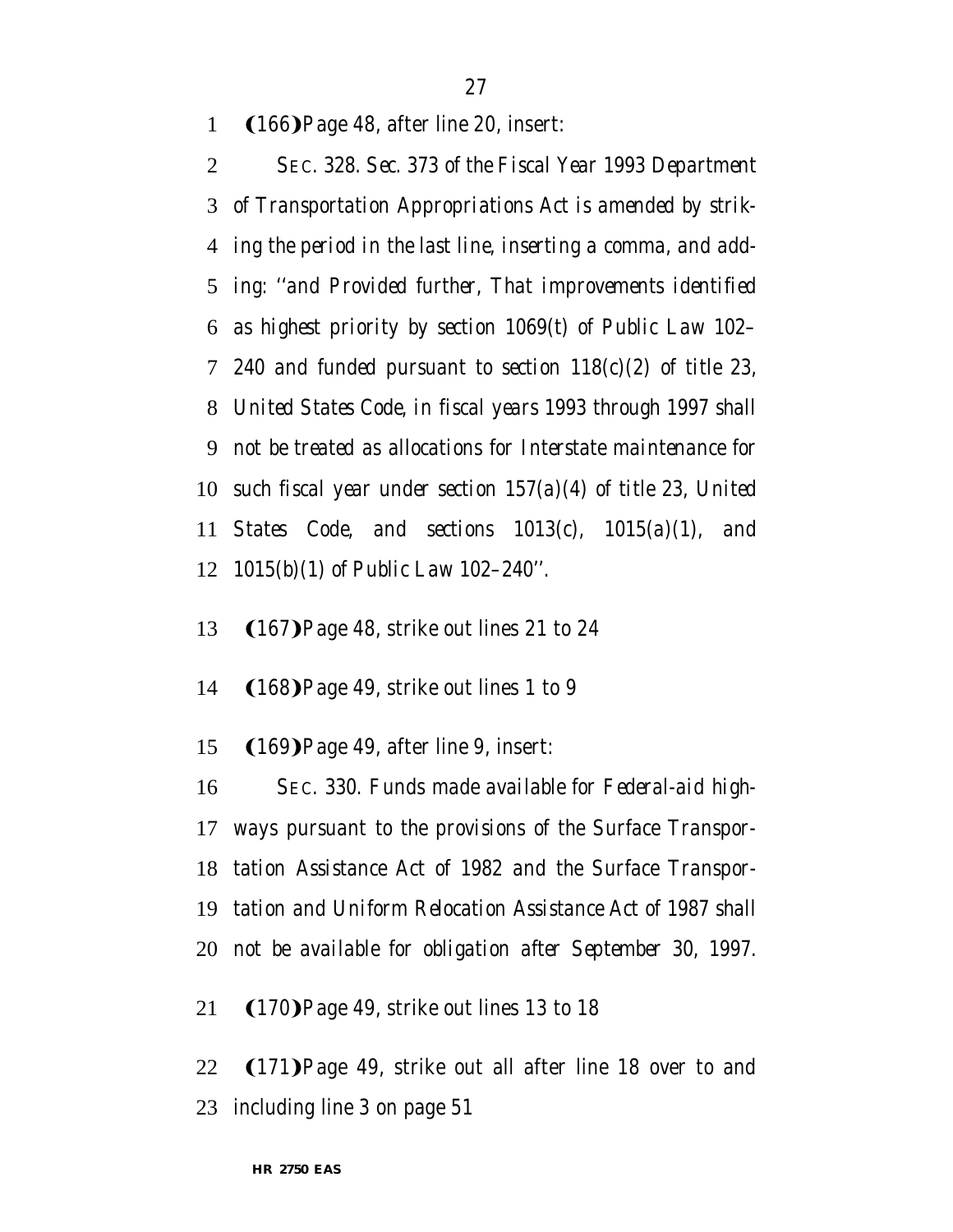#### 1 (172) Page 51, after line 14, insert:

 *SEC. 335. Notwithstanding any other provisions of law, tolls collected for motor vehicles on any bridge connect- ing the boroughs of Brooklyn, New York, and Staten Island, New York, shall continue to be collected for only those vehi-cles exiting from such bridge in Staten Island.*

#### 7 (173) Page 51, after line 14, insert:

 *SEC. 336. None of the funds provided in this Act or prior Appropriations Acts for Coast Guard Acquisition, Construction, and Improvements shall be available after the fifteenth day of any quarter of any fiscal year beginning after October 1, 1993, unless the Commandant of the Coast Guard first submits a quarterly report to the House and Senate Appropriations Committees on all major Coast Guard acquisition projects including projects executed for the Coast Guard by the United States Navy and vessel traf- fic service projects: Provided, That such reports shall in- clude an acquisition schedule, estimated current and future year funding requirements, and a schedule of anticipated obligations and outlays for each major acquisitions project: Provided further, That such reports shall rate on a relative scale the cost risk, schedule risk, and technical risk associ- ated with each acquisition project and include a table de- tailing unobligated balances to date and anticipated unobli-gated balances at the close of the fiscal year and the close*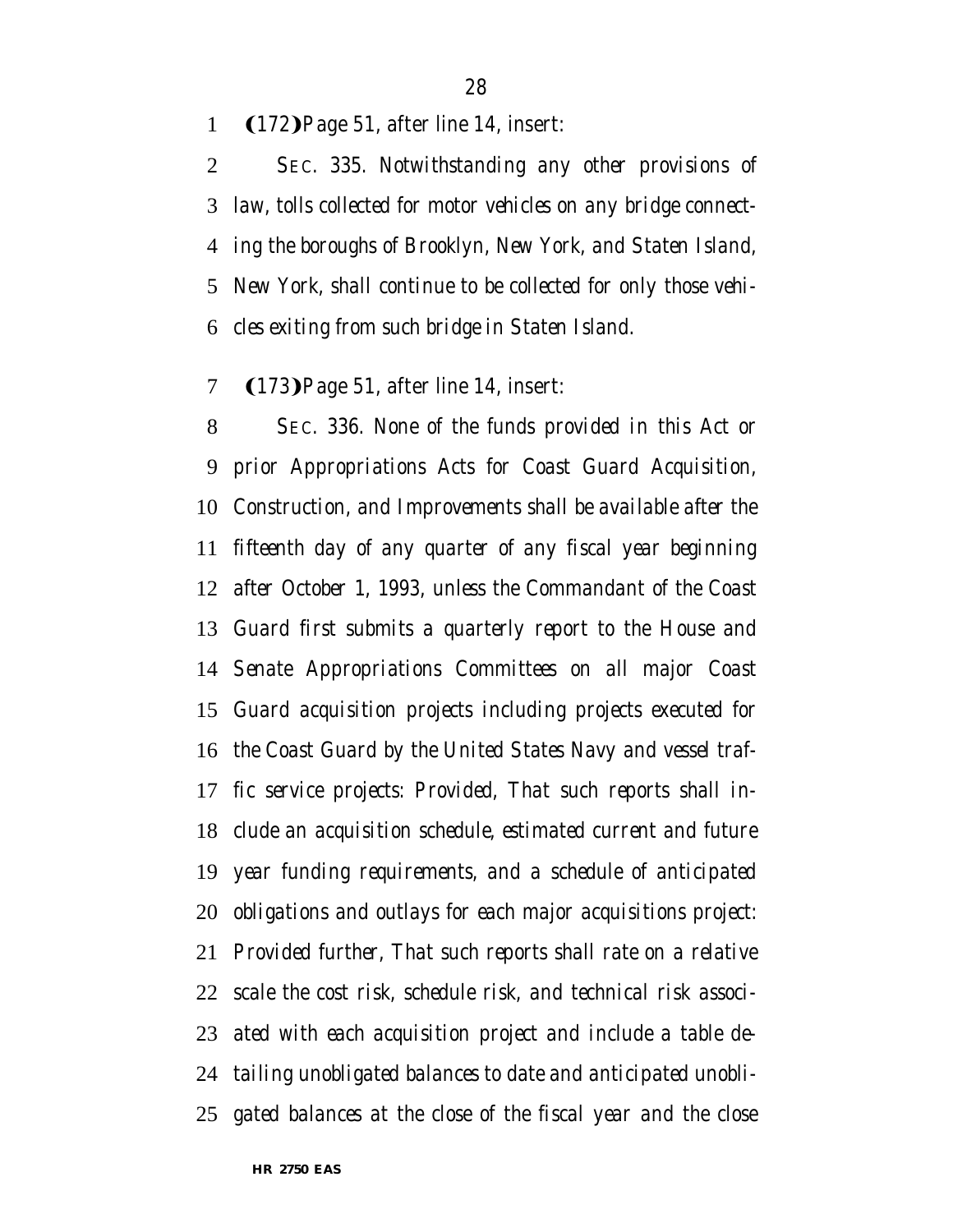*of the following fiscal year should the Administration's pending budget request for the acquisition, construction, and improvements account be fully funded: Provided fur- ther, That such reports shall also provide abbreviated infor- mation on the status of shore facility construction and ren- ovation projects: Provided further, That all information submitted in such reports shall be current as of the last day of the preceding quarter.*

#### 9 (174) Page 51, after line 14, insert:

 *SEC. 337. Section 705 of Public Law 94–210 is amend-ed by adding:*

 *''(c) For the purpose of any State or local requirement for permit or other approval for construction of any im- provement undertaken under this title, the exemptions and procedures applicable to a project undertaken by the Fed-eral Government or agency thereof shall apply.''.*

#### 17 (175) Page 51, after line 14, insert:

**HR 2750 EAS** *SEC. 338. None of the funds provided in this or any other Act shall be used to remote radar coverage from the Roswell, New Mexico, airport prior to the Federal Aviation Administration obtaining congressional approval based upon a cost study applying (1) actual personnel staffing levels used at comparable facilities such as Moses Lake, Washington, and Waterloo, Iowa, and (2) the actual equip-ment costs based on integration with existing systems rather*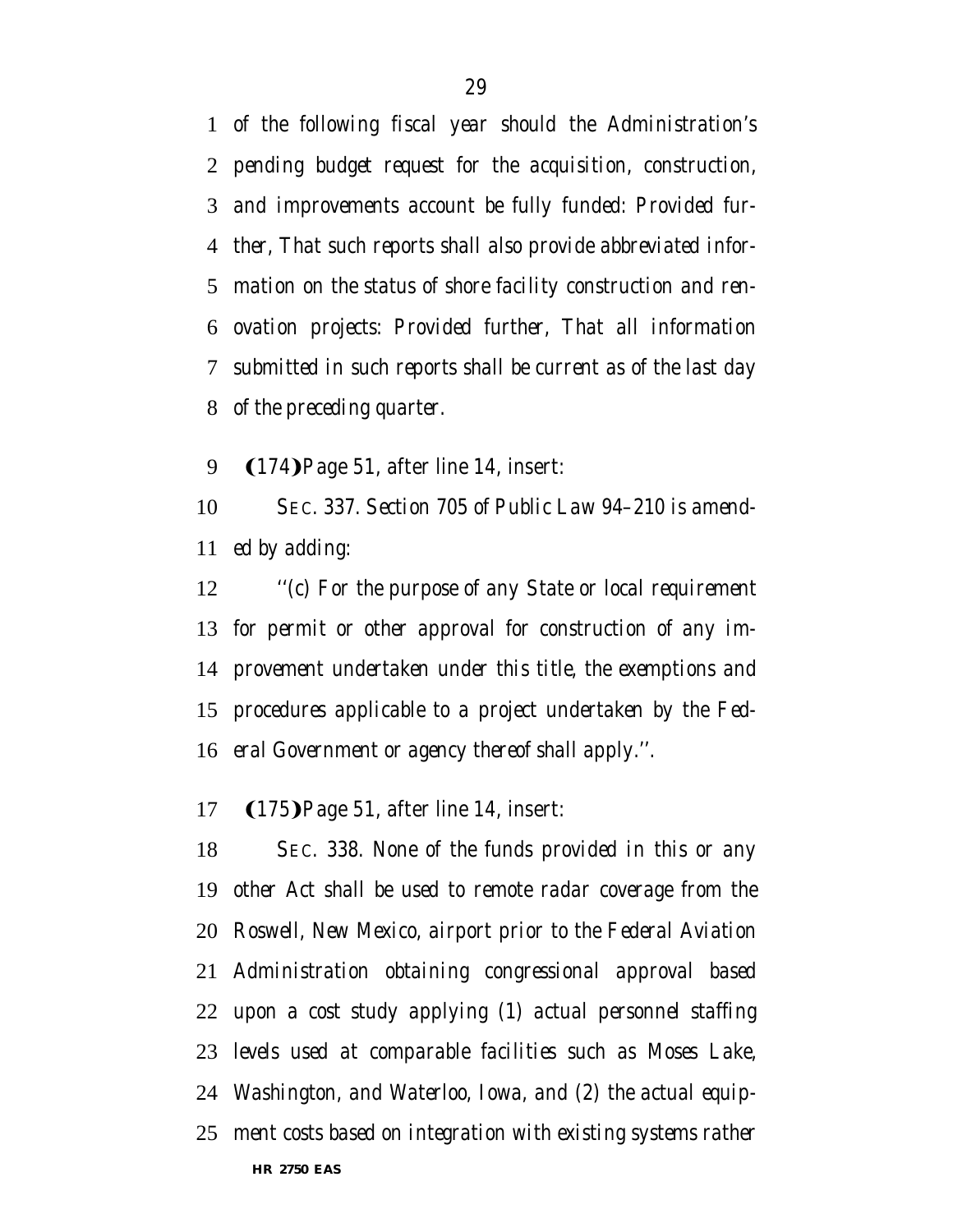*than acquisition of wholly redundant systems. The Federal Aviation Administration will report back to the committee with an appropriate study not later than December 31, 1993.*

#### 5 (176) Page 51, after line 14, insert:

 *SEC. 339. Notwithstanding any other provision of law, monies previously appropriated for the Chattanooga fixed rail project out of the section 3 ''New Construction'' account shall be made available for the Chattanooga electric vehicle project through the ''Bus and Bus Facilities'' account.*

#### **(177)** Page 51, after line 14, insert:

 *SEC. 340. Notwithstanding any other provision of law, funds previously appropriated for Project Breakeven in Portland, Oregon, may, upon application by Tri-Met to the Federal Transit Administration, be expended on other eligi-ble transit projects in the Portland metropolitan region.*

#### 17 (178) Page 51, after line 14, insert:

 *SEC. 341. Amend section 201 of the Act (45 U.S.C. 181) by adding to the end thereof the following sentence: ''As used in this title, the term 'foreign commerce' shall in- clude flight operations (excluding ground operations per- formed by persons other than flight crew members) con-ducted in whole or in part outside the United States and*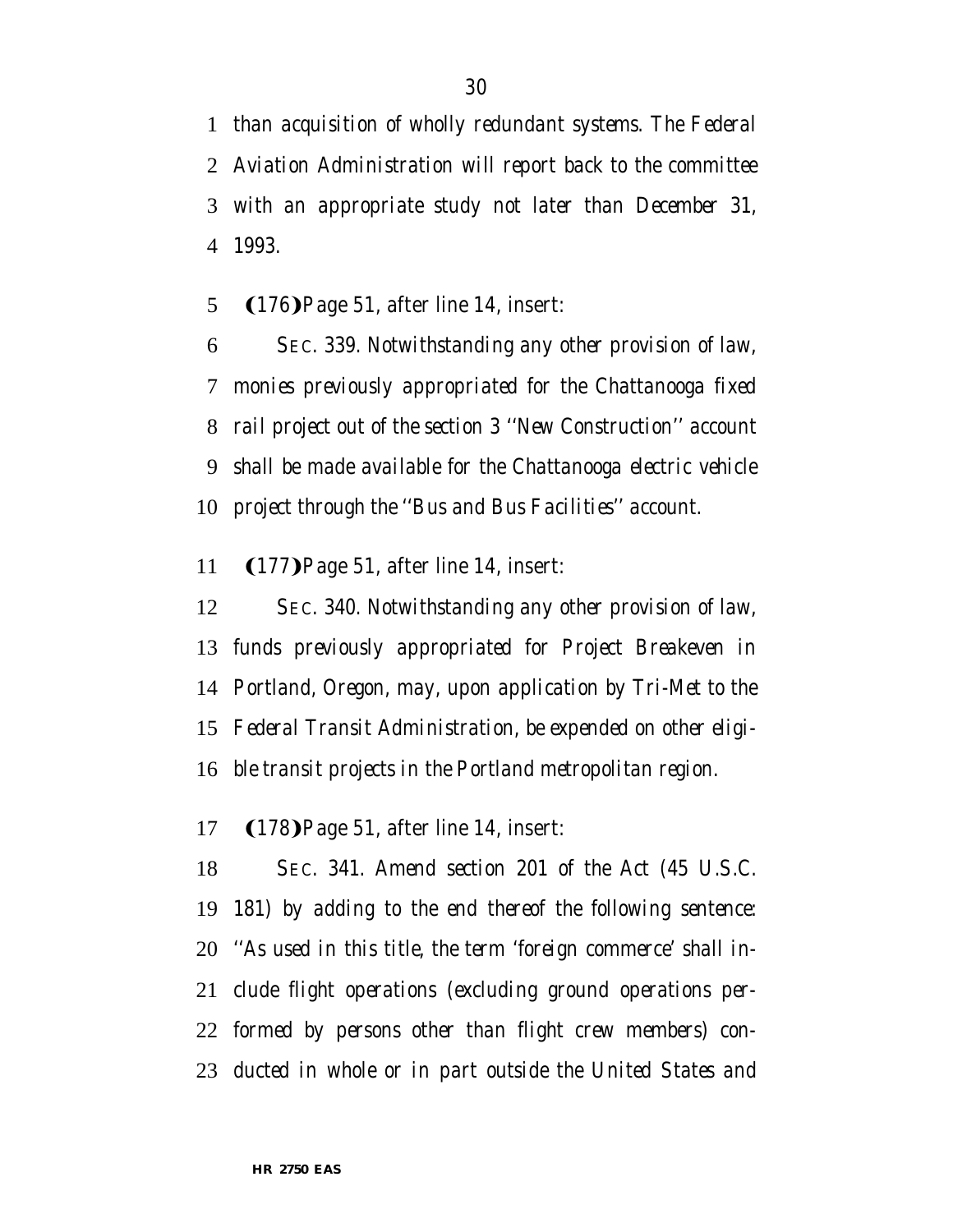*its territories by air carriers within the meaning of 49 U.S.C. 1301(3).''.*

 *Amend section 202 of the Act, 45 U.S.C. 182, by add- ing to the end thereof the following sentence: ''As used in this title, the term 'employment' shall also include flight crew members employed by air carriers within the meaning of 49 U.S.C. 1301(3) while such flight crew members per- form work in whole or in part outside the United States and its territories.*

#### 10 (179) Page 51, after line 14, insert:

 *SEC. 342. Notwithstanding any other provision of law, of the funds made available by this Act under Federal Tran- sit Administration, Discretionary Grants, \$3,100,000 shall be made available to the County of Kauai, Hawaii, for the payment of operating expenses incurred in connection with Hurricane Iniki, and \$1,750,000 shall be made available to construct maintenance facilities for the vehicles used to provide such services: Provided, That these funds shall re-main available until expended.*

#### 20 (180) Page 51, after line 14, insert:

**HR 2750 EAS** *SEC. 343. NEXRAD INSTALLATION.—Notwithstand- ing any other provision of law, the Administrator of the Federal Aviation Administration (FAA), pursuant to the FAA's participation in the National Implementation Plan for the Modernization and Associated Restructuring of the*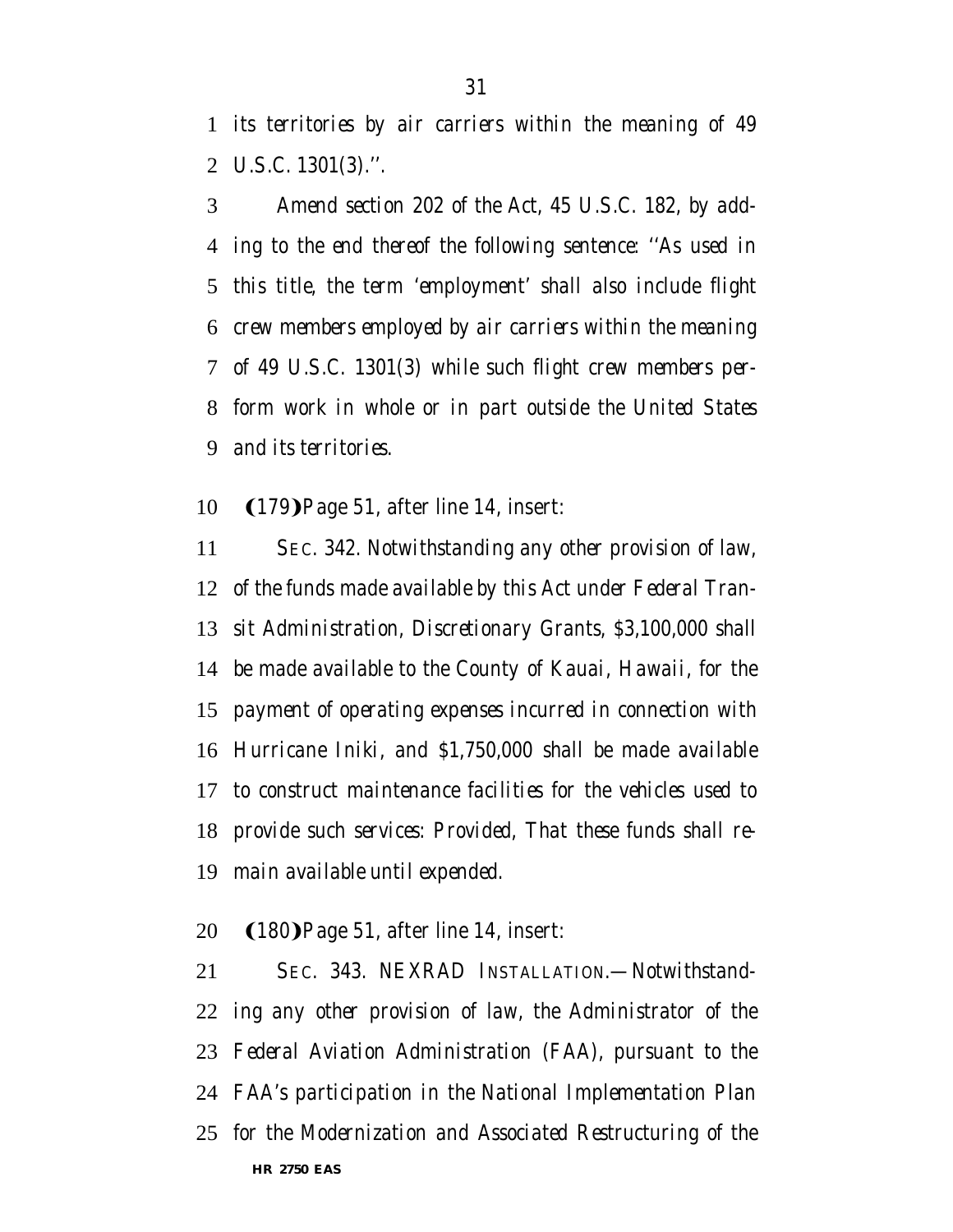*National Weather Service, shall install nine standard FAA redundant configuration NEXRAD radar, to provide cov- erage to each of the following areas in Alaska, by the date indicated: Anchorage by June 1995; Sitka by July 1995; King Salmon by July 1995; Middleton Island by August 1995; Fairbanks by September 1995; Nome by October 1995; Bethel by October 1995; McGrath by September 1996; and the Bering Sea near Cold Bay or Sand Point by Sep-tember 1996.*

#### 10 (181) Page 51, after line 14, insert:

 *SEC. 344. (a) It is the sense of the Senate that, within 12 months following the date of the enactment of this Act, each motor vehicle department of a State, rather than Con- gress, should establish a program requiring every applicant for an original, duplicate, or renewal driver's license or identification card to produce the documents specified in subdivision (b) sufficient to establish the applicant's citizen-ship or residence status.*

 *(b) Under such a program, each department would ac- cept any one of the following documents, but no other docu- ments, as proof of the person's citizenship or residence sta-tus:*

 *(1) An original or certified copy of a birth cer-tificate issued in the United States.*

*(2) A currently valid United States passport.*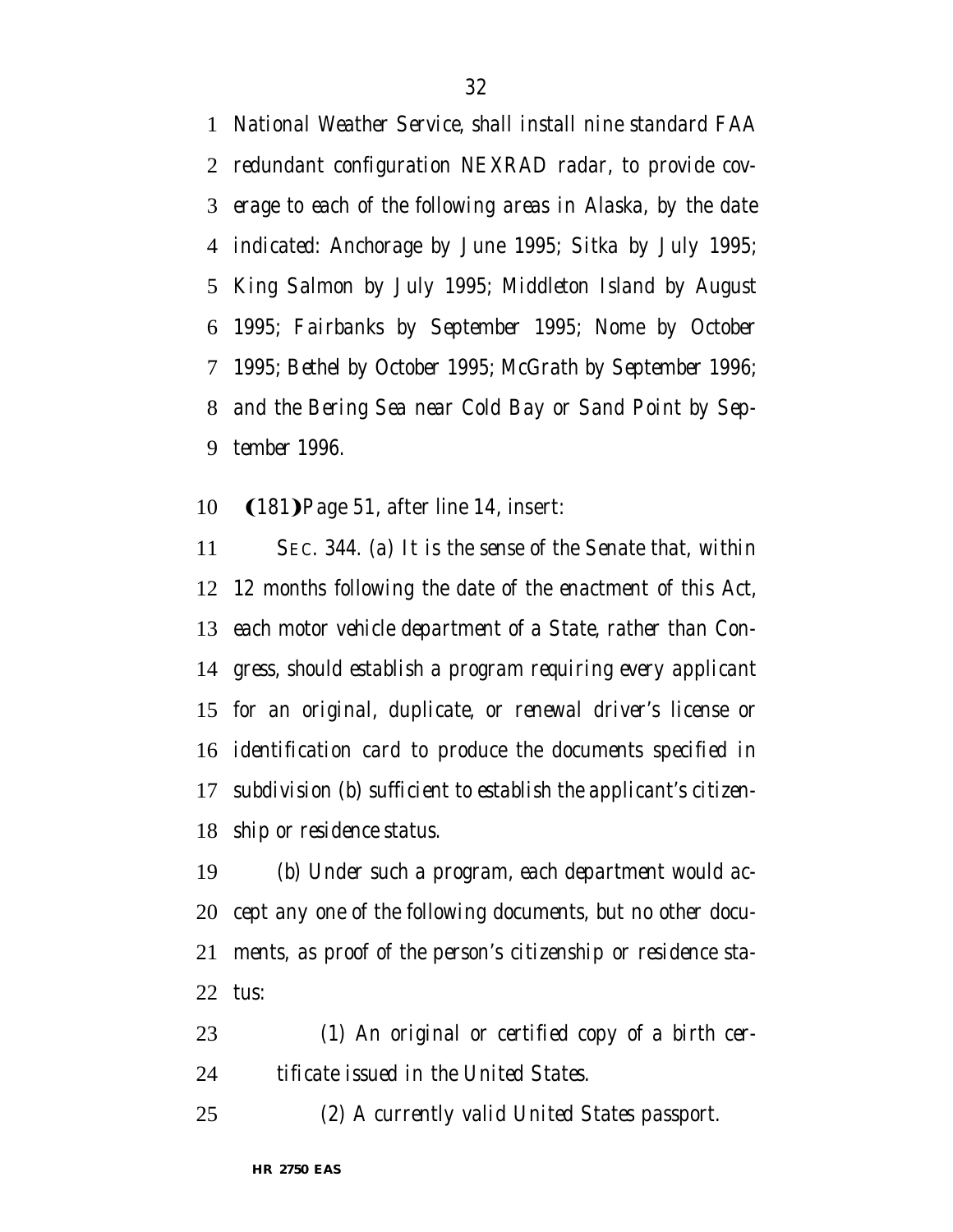*(3) Official immigration documents issued by the United States Immigration and Naturalization Serv- ice that either contain the person's alien registration number or provide reasonable evidence of current im-migration status.*

 *(c) Under the program, an applicant who declares himself or herself to be a lawful resident in compliance with such program would have that status verified by the Immi- gration and Naturalization Service of the United States based on documents presented to the department by the ap- plicant. Verification would be either through an automated system utilizing the applicant's alien registration or file number, known as the Systematic Alien Verification for Entitlements or ''SAVE'' system, or by the department sending a copy of the original document the applicant sub- mits as evidence of his or her immigration status to the Immigration and Naturalization Service for inspection, verification, and return to the department.*

 *(d) Under the program, the department would not issue or renew a driver's license or identification card to any person who does not establish proof that he or she is a citizen or a legal resident of the United States pursuant to subdivision (b).*

24 (182) Page 51, after line 14, insert: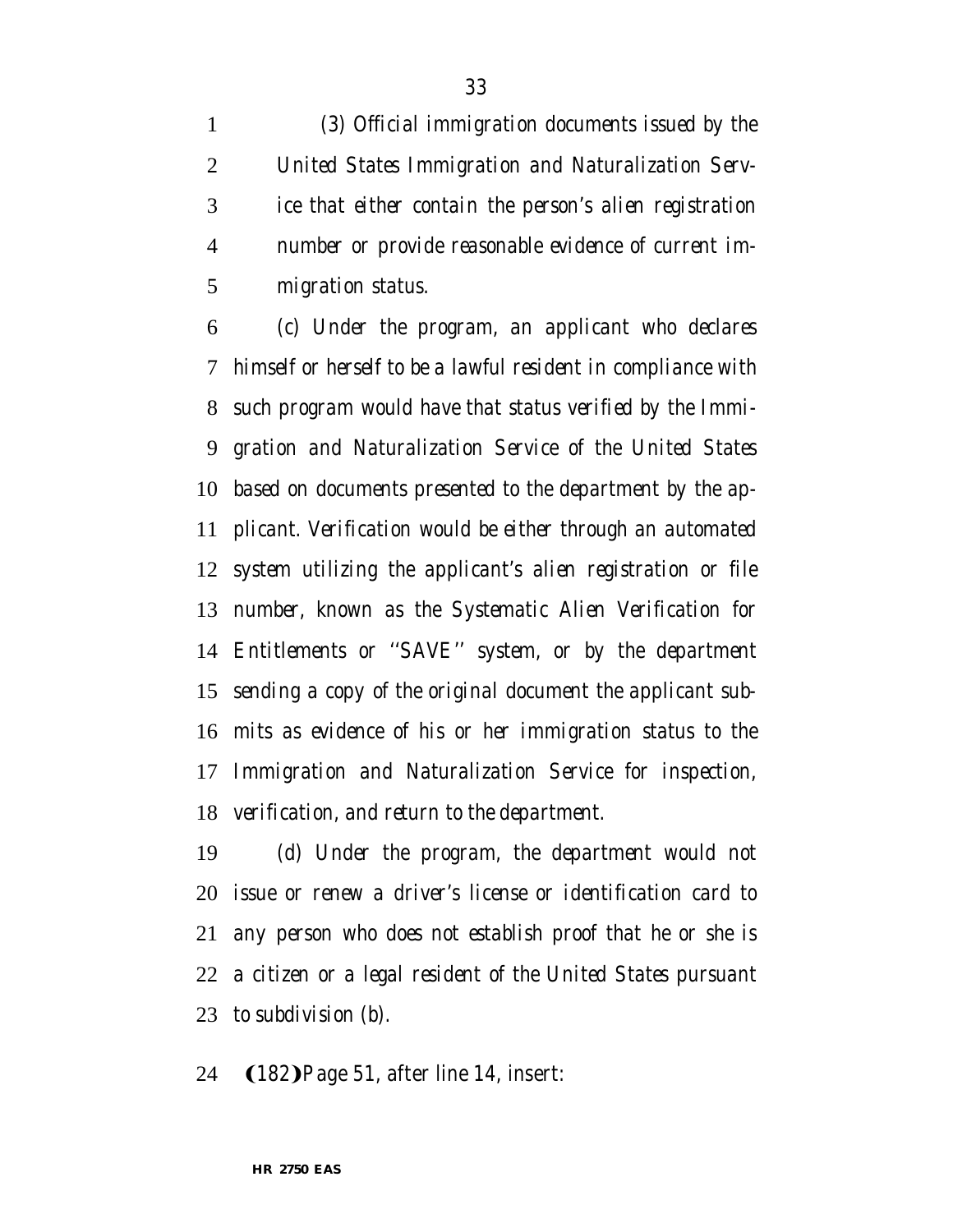*SEC. 345. TRANSFER OF APPORTIONED TITLE 23 FUNDING.—The Secretary of Transportation shall permit the obligation of not to exceed \$4,000,000, apportioned under title 23, United States Code, section 104(b)(5)(B) for the State of Florida for operating expenses of the Tri-county Commuter Rail project in the area of Dade, Broward, and Palm Beach Counties, Florida, during each year that Inter- state 95 is under reconstruction in such area.* 9 (183) Page 51, after line 14, insert:

*SEC. 346. (a) Congress finds that:*

 *(1) The Federal Aviation Administration is in the process of testing alternatives to the microwave landing system, which might prove more cost effective and capable of supporting category I, II, and III landings.*

 *(2) Proceeding with full scale production of the microwave landing system, without seriously consid- ering alternatives, could result in a waste of Govern-ment resources.*

 *(b) It is the sense of the Senate that Congress should not fund full production of the microwave landing system in the future until the Federal Aviation Administration de- termines whether other alternatives to the current system can meet its needs in a more cost effective manner.*

25 (184) Page 51, after line 14, insert: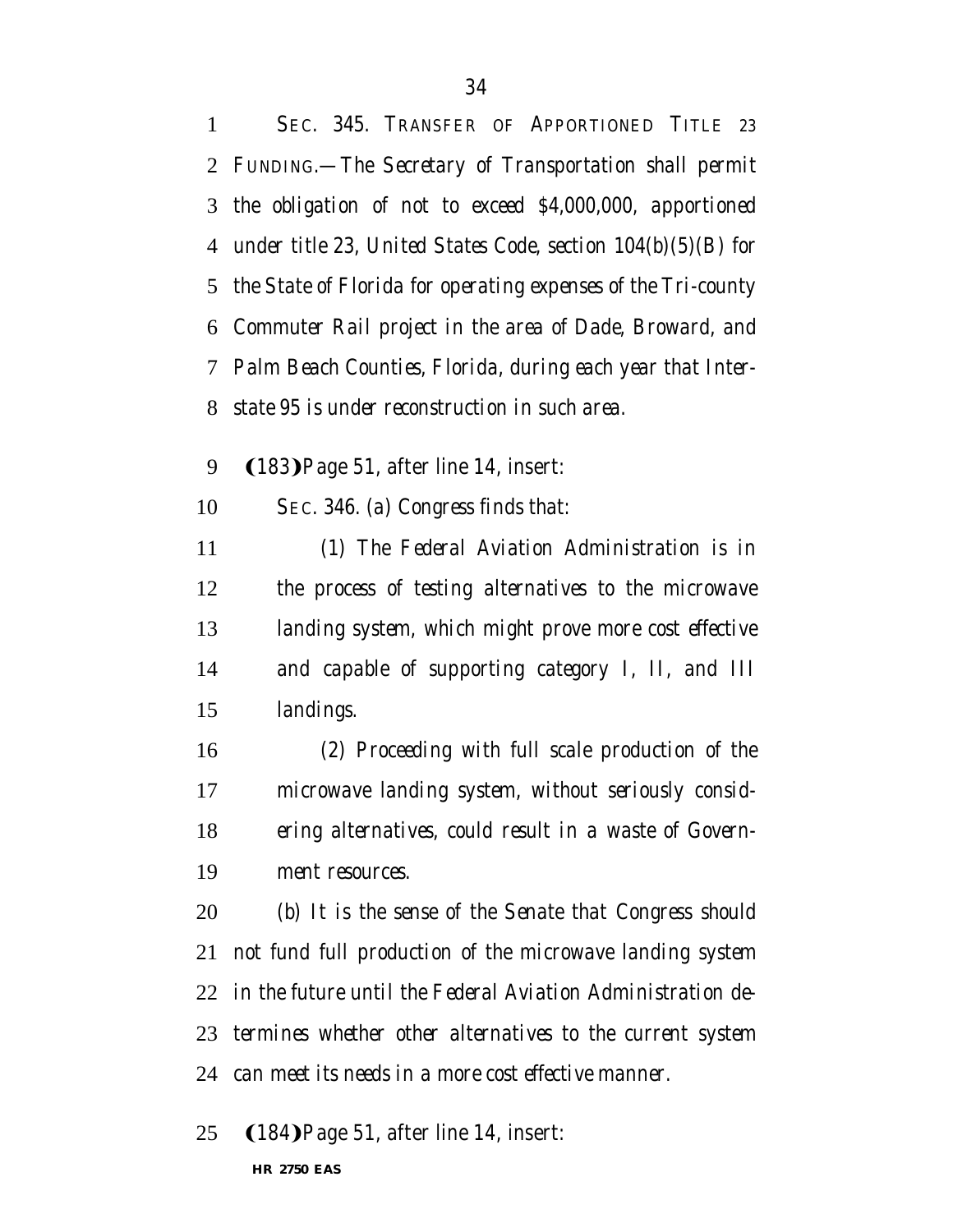*SEC. 347. It is the sense of the Senate that the Sec-*

 *retary of Transportation should take such action as may be necessary to revise the Department of Transportation's cost/benefit analyses process to fully take projected military enplanement and cost savings figures into consideration with regard to radar installations at joint-use civilian/mili- tary airports. It is further the sense of the Senate that the Secretary of Transportation shall require the Federal Avia- tion Administration to reevaluate the radar needs at the Cheyenne, Wyoming Airport, and enter into an immediate dialogue with officials of the Wyoming Air Guard, F.E. Warren Air Force Base, and Cheyenne area leaders in the phase II radar installation reevaluation of the Federal Aviation Administration and adjust cost/benefit determina- tions based to some appropriate degree on already provided military figures and concerns and other enplanement pro- jections in the region. The Senate further believes that the Secretary of Transportation should report the results of this reevaluation concerning the Cheyenne Airport's and South- east Wyoming's aircraft radar needs to Congress within 60 days following the date of the enactment of this Act and explain how military figures and concerns will be appro- priately solicited and fully utilized in future radar deci-sions involving joint-use airport facilities.*

25 (185) Page 51, after line 14, insert: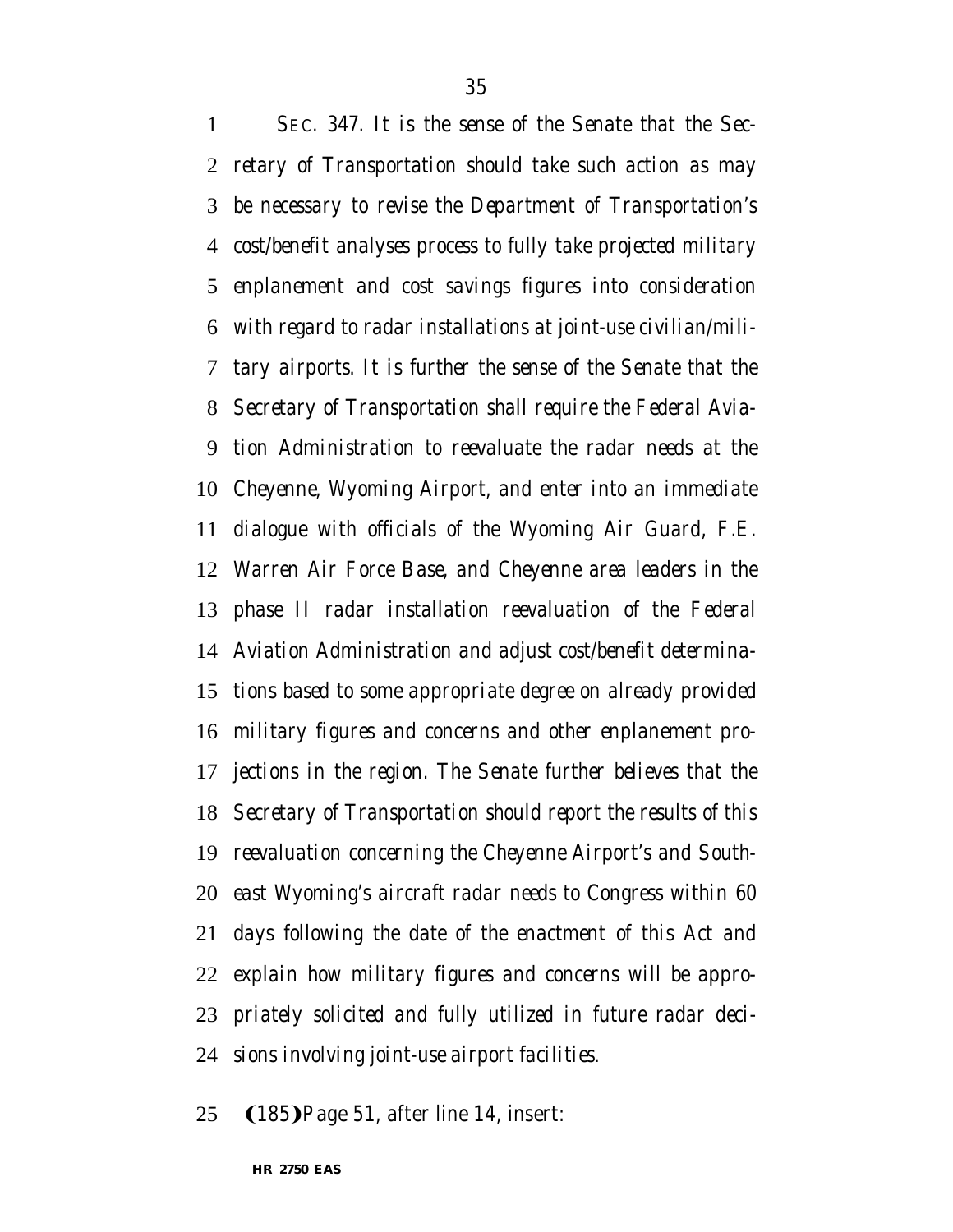*SEC. 348. None of the funds appropriated by this Act shall be available for use for closing or otherwise reducing the services of any flight service station in the State of Alas- ka in operation on the date of the enactment of this Act, until after the expiration of the 90-day period following the date that the Secretary of Transportation has reported to Congress regarding the effects on safety of the flight service station closing and reduction in services plan being carried out by the Federal Aviation Administration in the State of Alaska on the date immediately preceding the date of the enactment of this Act. Such report shall be submitted no later than 90 days after enactment of this Act.*

#### 13 (186) Page 51, after line 14, insert:

 *SEC. 349. If any State or local interest, within one year following the date of the enactment of this Act, can demonstrate to the satisfaction of the National Railroad Passenger Corporation that such State or local interest can cover any potential operating losses including the cost of equipment depreciation, or that the National Railroad Pas- senger Corporation will not incur or absorb any part of operational losses including the cost of equipment deprecia- tion due to the initiation of new State-supported service, the Corporation shall initiate such new service: Provided, That the corporation determines equipment is available to initiate such service.*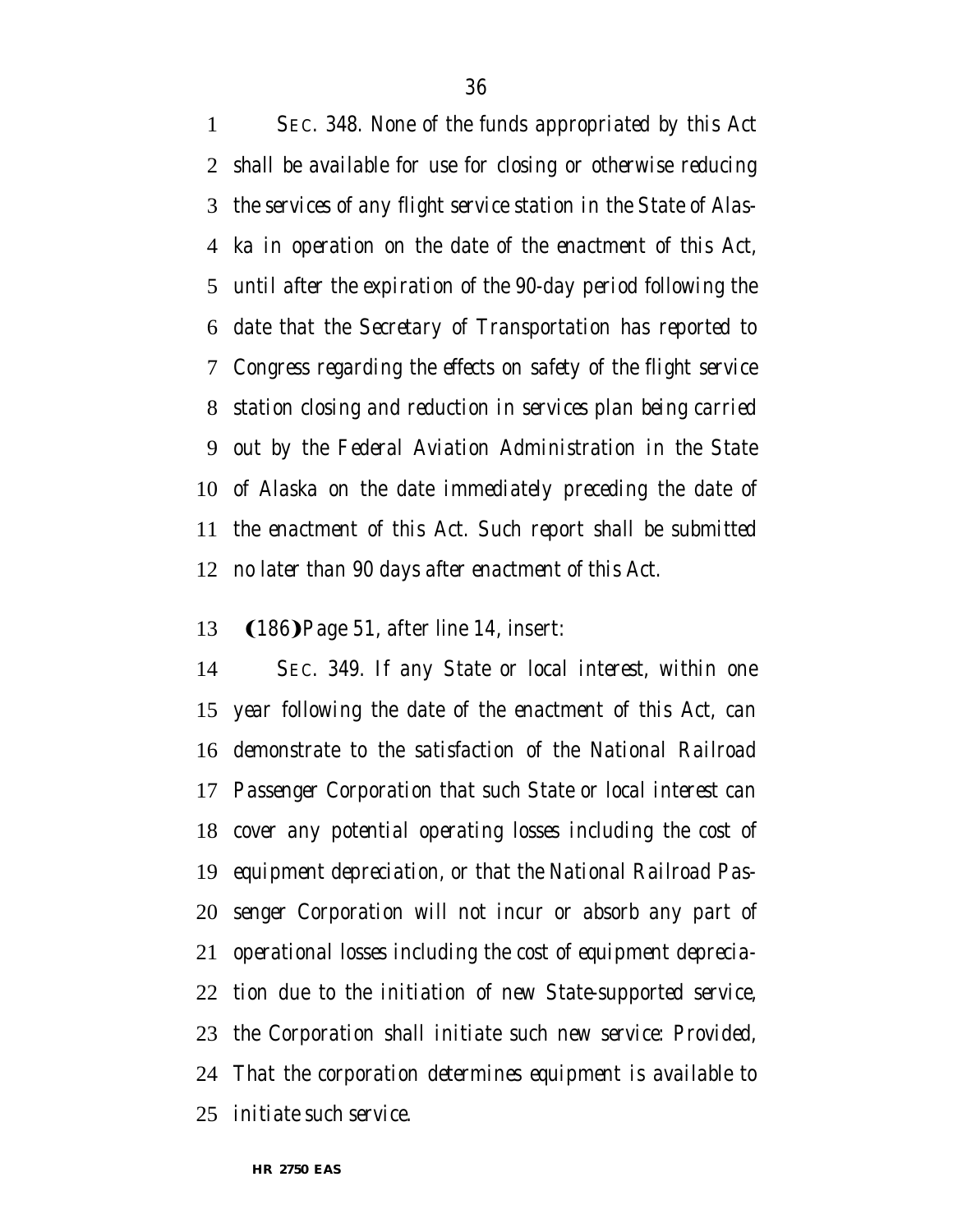### 1 (187) Page 51, after line 14, insert:

 *SEC. 350. Paragraph (18) of section 1105(c) of the Intermodal Surface Transportation Efficiency Act of 1991 (Public Law 102–240; 105 Stat. 2032) is amended to read as follows:*

 *''(18) Corridor from Indianapolis, Indiana, through Evansville, Indiana, and Memphis, Ten- nessee, traversing Arkansas and Louisiana, to Hous-ton, Texas.''.*

Attest:

*Secretary.*